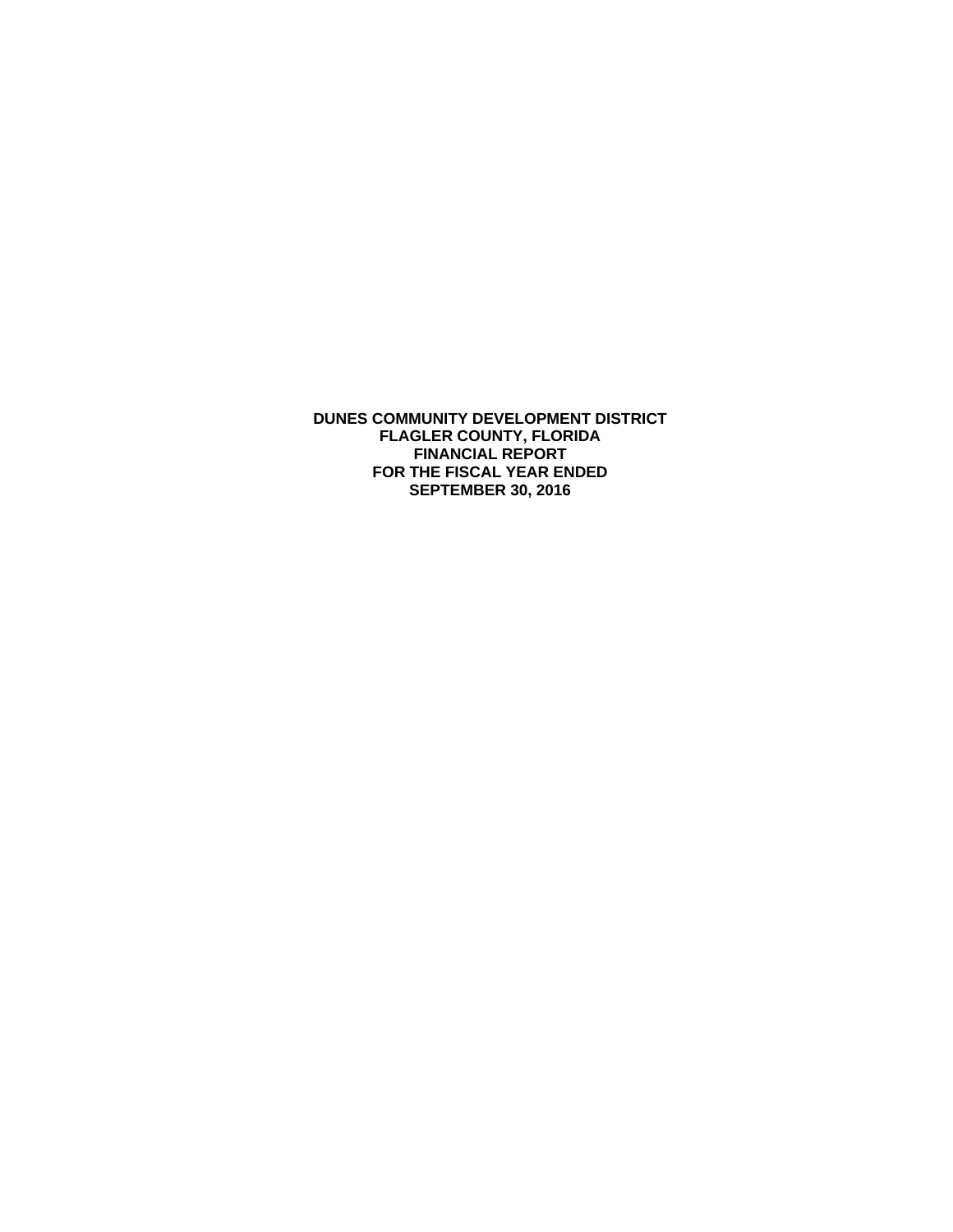# **DUNES COMMUNITY DEVELOPMENT DISTRICT FLAGLER COUNTY, FLORIDA**

# **TABLE OF CONTENTS**

|                                                                    | Page      |
|--------------------------------------------------------------------|-----------|
| INDEPENDENT AUDITOR'S REPORT                                       | $1 - 2$   |
| <b>MANAGEMENT'S DISCUSSION AND ANALYSIS</b>                        | $3 - 7$   |
| <b>BASIC FINANCIAL STATEMENTS</b>                                  |           |
| <b>Government-Wide Financial Statements:</b>                       |           |
| <b>Statement of Net Position</b>                                   | 8         |
| <b>Statement of Activities</b>                                     | 9         |
| <b>Fund Financial Statements:</b>                                  |           |
| <b>Balance Sheet - Governmental Funds</b>                          | 10        |
| Statement of Revenues, Expenditures and Changes in Fund Balances - |           |
| <b>Governmental Funds</b>                                          | 11        |
| Statement of Net Position - Proprietary Funds                      | 12        |
| Statement of Revenues, Expenses and Changes in Net Position -      |           |
| <b>Proprietary Funds</b>                                           | 13        |
| Statement of Cash Flows - Proprietary Funds                        | 14        |
| Notes to the Financial Statements                                  | $15 - 24$ |
| <b>REQUIRED SUPPLEMENTARY INFORMATION</b>                          |           |
| Schedule of Revenues, Expenditures and Changes in Fund Balances -  |           |
| Budget and Actual - General Fund                                   | 25        |
| Notes to Required Supplementary Information                        | 26        |
|                                                                    |           |
| INDEPENDENT AUDITOR'S REPORT ON INTERNAL CONTROL OVER FINANCIAL    |           |
| REPORTING AND COMPLIANCE AND OTHER MATTERS BASED ON AN AUDIT       |           |
| OF FINANCIAL STATEMENTS PERFORMED IN ACCORDANCE WITH               |           |
| <b>GOVERNMENT AUDITING STANDARDS</b>                               | 27-28     |
|                                                                    |           |
| INDEPENDENT AUDITOR'S REPORT ON COMPLIANCE WITH THE REQUIREMENTS   |           |
| OF SECTION 218.415, FLORIDA STATUTES, REQUIRED BY RULE 10.556(10)  |           |
| OF THE AUDITOR GENERAL OF THE STATE OF FLORIDA                     | 29        |
| MANAGEMENT LETTER REQUIRED BY CHAPTER 10.550 OF THE RULES          |           |
| OF THE AUDITOR GENERAL OF THE STATE OF FLORIDA                     | $30 - 31$ |
|                                                                    |           |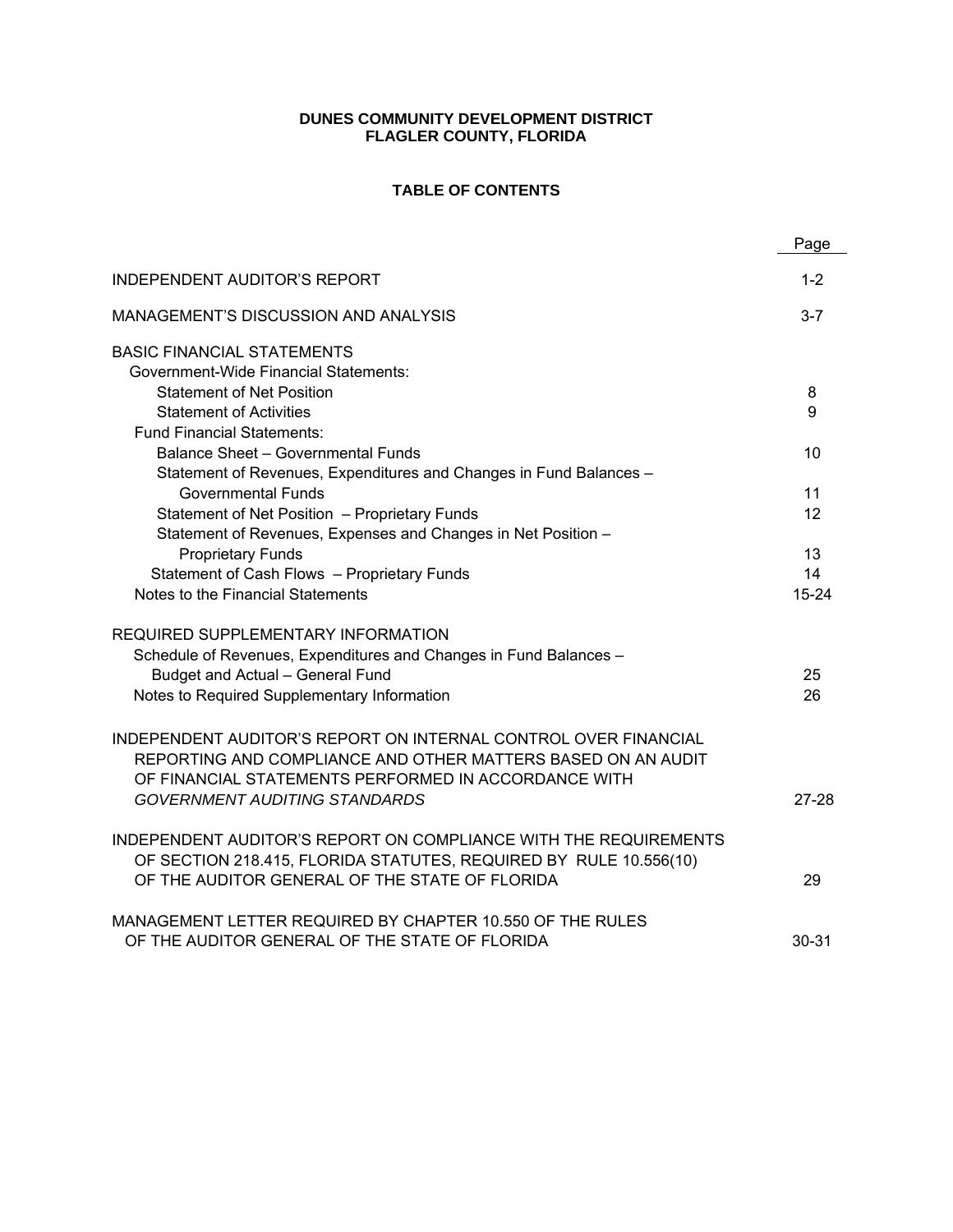

 2700 North Military Trail ▪ Suite 350 Boca Raton, Florida 33431 (561) 994-9299 ▪ (800) 299-4728 Fax (561) 994-5823 www.graucpa.com

## **INDEPENDENT AUDITOR'S REPORT**

To the Board of Supervisors Dunes Community Development District Flagler County, Florida

## **Report on the Financial Statements**

We have audited the accompanying financial statements of the governmental activities, the business-type activities and each major fund of Dunes Community Development District, Flagler County, Florida ("District") as of and for the fiscal year ended September 30, 2016, and the related notes to the financial statements, which collectively comprise the District's basic financial statements as listed in the table of contents.

## **Management's Responsibility for the Financial Statements**

Management is responsible for the preparation and fair presentation of these financial statements in accordance with accounting principles generally accepted in the United States of America; this includes the design, implementation, and maintenance of internal control relevant to the preparation and fair presentation of financial statements that are free from material misstatement, whether due to fraud or error.

## **Auditor's Responsibility**

Our responsibility is to express opinions on these financial statements based on our audit. We conducted our audit in accordance with auditing standards generally accepted in the United States of America and the standards applicable to financial audits contained in *Government Auditing Standards*, issued by the Comptroller General of the United States. Those standards require that we plan and perform the audit to obtain reasonable assurance about whether the financial statements are free from material misstatement.

An audit involves performing procedures to obtain audit evidence about the amounts and disclosures in the financial statements. The procedures selected depend on the auditor's judgment, including the assessment of the risks of material misstatement of the financial statements, whether due to fraud or error. In making those risk assessments, the auditor considers internal control relevant to the entity's preparation and fair presentation of the financial statements in order to design audit procedures that are appropriate in the circumstances, but not for the purpose of expressing an opinion on the effectiveness of the entity's internal control. Accordingly, we express no such opinion. An audit also includes evaluating the appropriateness of accounting policies used and the reasonableness of significant accounting estimates made by management, as well as evaluating the overall presentation of the financial statements.

We believe that the audit evidence we have obtained is sufficient and appropriate to provide a basis for our audit opinions.

## **Opinions**

In our opinion, the financial statements referred to above present fairly, in all material respects, the respective financial position of the governmental activities, the business-type activities, and each major fund of the District as of September 30, 2016, and the respective changes in financial position, and, where applicable, cash flows thereof for the fiscal year then ended in accordance with accounting principles generally accepted in the United States of America.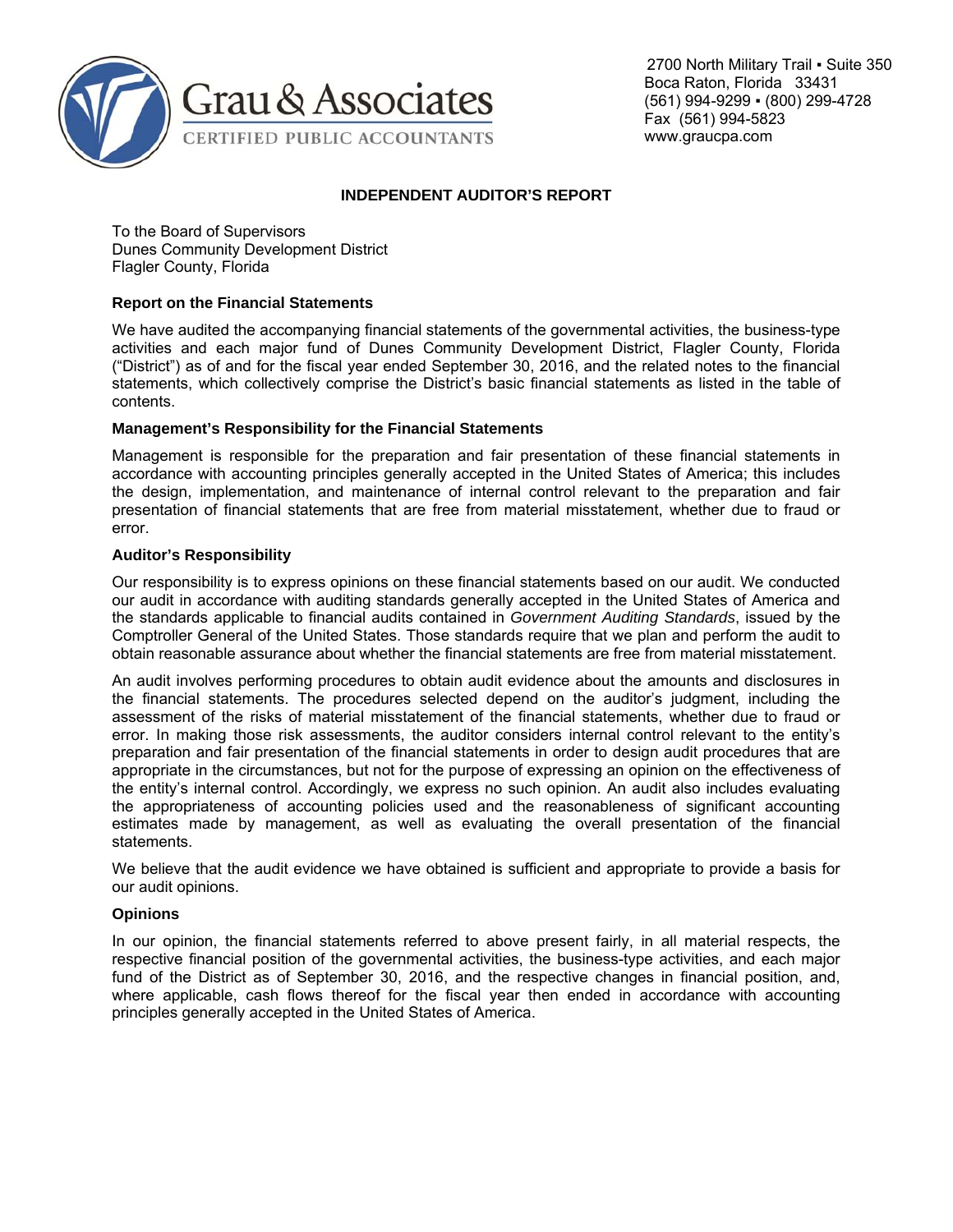## **Other Matters**

#### *Required Supplementary Information*

Accounting principles generally accepted in the United States of America require that the management's discussion and analysis and budgetary comparison information be presented to supplement the basic financial statements. Such information, although not a part of the basic financial statements, is required by the Governmental Accounting Standards Board, who considers it to be an essential part of financial reporting for placing the basic financial statements in an appropriate operational, economic, or historical context. We have applied certain limited procedures to the required supplementary information in accordance with auditing standards generally accepted in the United States of America, which consisted of inquiries of management about the methods of preparing the information and comparing the information for consistency with management's responses to our inquiries, the basic financial statements, and other knowledge we obtained during our audit of the basic financial statements. We do not express an opinion or provide any assurance on the information because the limited procedures do not provide us with sufficient evidence to express an opinion or provide any assurance.

## **Other Reporting Required by** *Government Auditing Standards*

In accordance with *Government Auditing Standards*, we have also issued our report dated January 25, 2017, on our consideration of the District's internal control over financial reporting and on our tests of its compliance with certain provisions of laws, regulations, contracts, grant agreements and other matters. The purpose of that report is to describe the scope of our testing of internal control over financial reporting and compliance and the results of that testing, and not to provide an opinion on internal control over financial reporting or on compliance. That report is an integral part of an audit performed in accordance with *Government Auditing Standards* in considering the District's internal control over financial reporting and compliance.

## **Report on Other Legal and Regulatory Requirements**

We have also issued our report dated January 25, 2017, on our consideration of the District's compliance with the requirements of Section 218.415, Florida Statutes, as required by Rule 10.556(10) of the Auditor General of the State of Florida. The purpose of that report is to provide an opinion based on our examination conducted in accordance with attestation standards established by the American Institute of Certified Public Accountants.

Dear & Association

January 25, 2017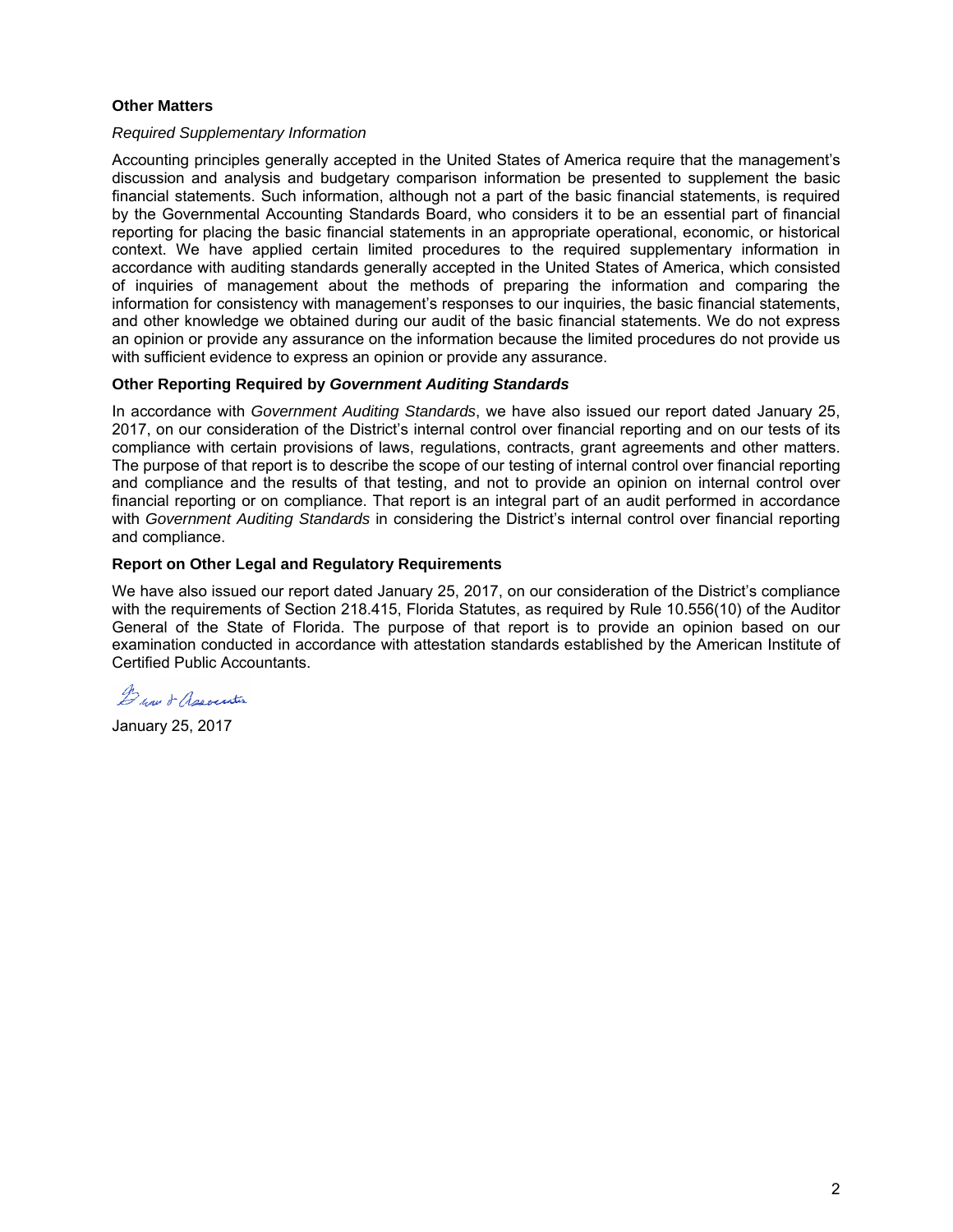## **MANAGEMENT'S DISCUSSION AND ANALYSIS**

Our discussion and analysis of Dunes Community Development District, Flagler County, Florida's ("District") provides a narrative overview of the District's financial activities for the fiscal year ended September 30, 2016. Please read it in conjunction with the District's Independent Auditor's Report, basic financial statements, accompanying notes and supplementary information to the basic financial statements.

## FINANCIAL HIGHLIGHTS

- The assets of the District exceeded its liabilities at the close of the fiscal year ended September 30, 2016 by \$50,556,551 (net position), an increase of \$708,259 in comparison with the prior fiscal year.
- At September 30, 2016, the District's governmental funds reported combined ending fund balances of \$194,843, an increase of \$19,132 in comparison with the prior fiscal year. A portion of the total fund balance is non-spendable for prepaid items, assigned for subsequent year's expenditures and the remainder is unassigned fund balance which is available for spending at the District's discretion.
- During fiscal year 2016, the District implemented Governmental Accounting Standards Board ("GASB") Statement No. 72, *Fair Value Measurement and Application,* GASB Statement No. 76, *The Hierarchy of Generally Accepted Accounting Principles for State and Local Governments,*  and GASB Statement No. 79, *Certain External Investment Pools and Pool Participants.* Please see New Accounting Standards Adopted in Note 2 of the financial statements for additional information

## OVERVIEW OF FINANCIAL STATEMENTS

This discussion and analysis are intended to serve as the introduction to the District's basic financial statements. The District's basic financial statements are comprised of three components: 1) governmentwide financial statements, 2) fund financial statements, and 3) notes to the financial statements. This report also contains other supplementary information in addition to the basic financial statements themselves.

## Government-Wide Financial Statements

The government-wide financial statements are designed to provide readers with a broad overview of the District's finances, in a manner similar to a private-sector business.

The statement of net position presents information on all the District's assets, deferred outflows of resources, liabilities, and deferred inflows of resources with the residual amount being reported as net position. Over time, increases or decreases in net position may serve as a useful indicator of whether the financial position of the District is improving or deteriorating.

The statement of activities presents information showing how the government's net position changed during the most recent fiscal year. All changes in net position are reported as soon as the underlying event giving rise to the change occurs, regardless of the timing of related cash flows. Thus, revenues and expenses are reported in this statement for some items that will only result in cash flows in future fiscal periods.

Both the government-wide financial statements distinguish functions of the District that are principally supported by assessments (governmental activities) from other functions that are intended to recover all or a significant portion of their costs through user fees and charges (business-type activities). The governmental activities of the District include general (management) and maintenance functions. The business-type activities of the District include the water and sewer operations and the toll bridge operations.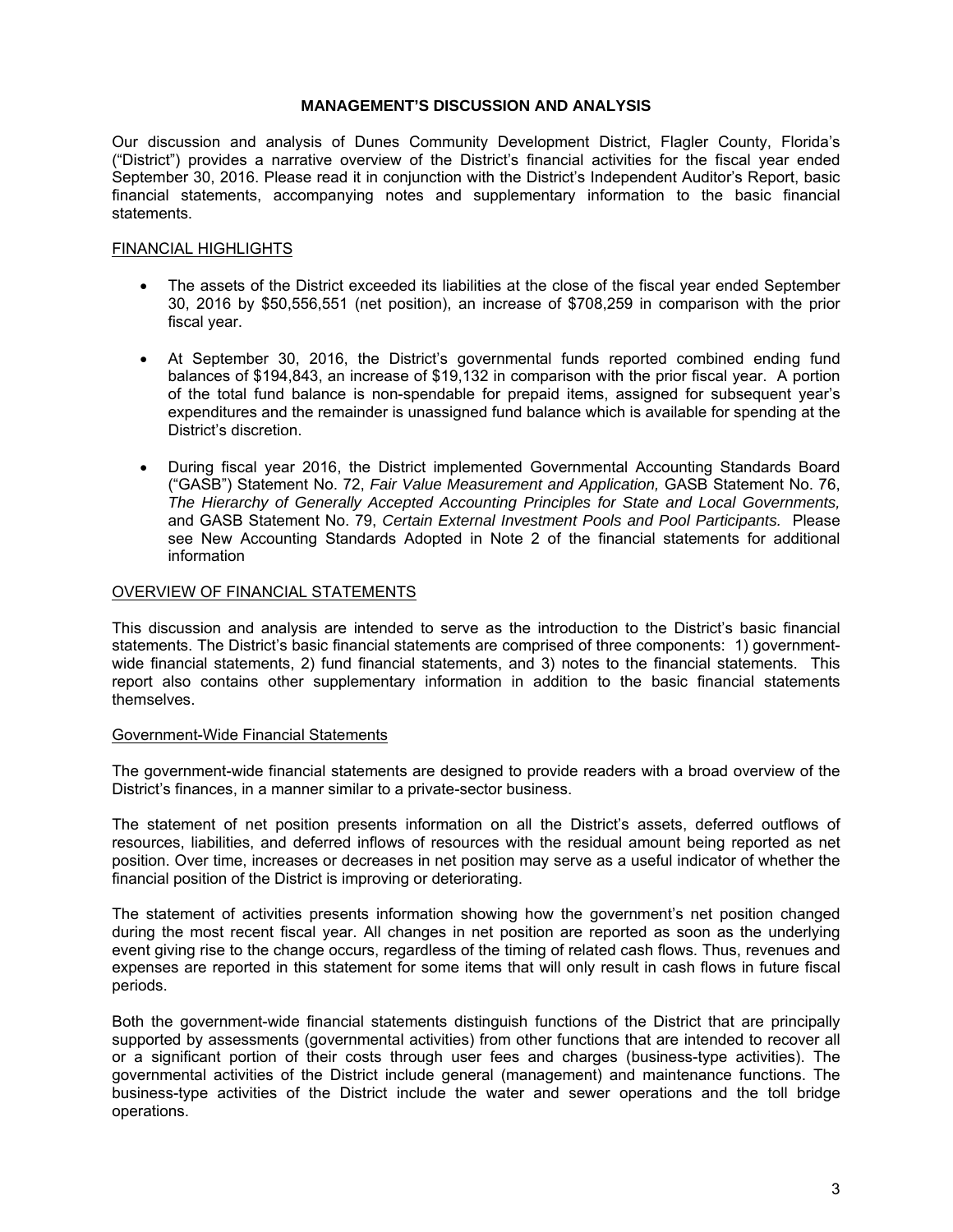## OVERVIEW OF FINANCIAL STATEMENTS (Continued)

## Fund Financial Statements

A fund is a grouping of related accounts that is used to maintain control over resources that have been segregated for specific activities or objectives. The District, like other state and local governments, uses fund accounting to ensure and demonstrate compliance with finance-related legal requirements. The District has two fund categories: governmental funds and proprietary funds.

#### Governmental Funds

Governmental funds are used to account for essentially the same functions reported as governmental activities in the government-wide financial statements. However, unlike the government-wide financial statements, governmental fund financial statements focus on near-term inflows and outflow of spendable resources, as well as on balances of spendable resources available at the end of the fiscal year. Such information may be useful in evaluating a District's near-term financing requirements.

Because the focus of governmental funds is narrower than that of the government-wide financial statements, it is useful to compare the information presented for governmental funds with similar information presented for governmental activities in the government-wide financial statements. By doing so, readers may better understand the long-term impact of the District's near-term financing decisions. Both the governmental fund balance sheet and the governmental fund statement of revenues, expenditures, and changes in fund balance provide a reconciliation to facilitate this comparison between governmental funds and governmental activities.

The District maintains one individual governmental fund. Information is presented separately in the governmental fund balance sheet and the governmental fund statement of revenues, expenditures, and changes in fund balances for the General Fund, which is considered to be a major fund.

The District adopts an annual appropriated budget for its general fund. A budgetary comparison schedule has been provided for the general fund to demonstrate compliance with the budget.

## Proprietary Funds

The District maintains one type of proprietary fund, enterprise fund. The District maintains two enterprise funds. An enterprise fund is used to report the same function presented as business-type activities in the government-wide financial statements. The District uses an enterprise fund to account for the operations of the water and sewer utility services within the District. The District also uses an enterprise fund to account for the operations of the toll bridge within the District. Both funds are considered to be major funds.

Proprietary funds provide the same type of information as the government-wide financial statements, only in more detail.

#### Notes to the Financial Statements

The notes provide additional information that is essential to a full understanding of the data provided in the government-wide and fund financial statements.

#### Other Information

In addition to the basic financial statements and accompanying notes, this report also presents certain required supplementary information concerning the District's budget to actual comparison for the general fund.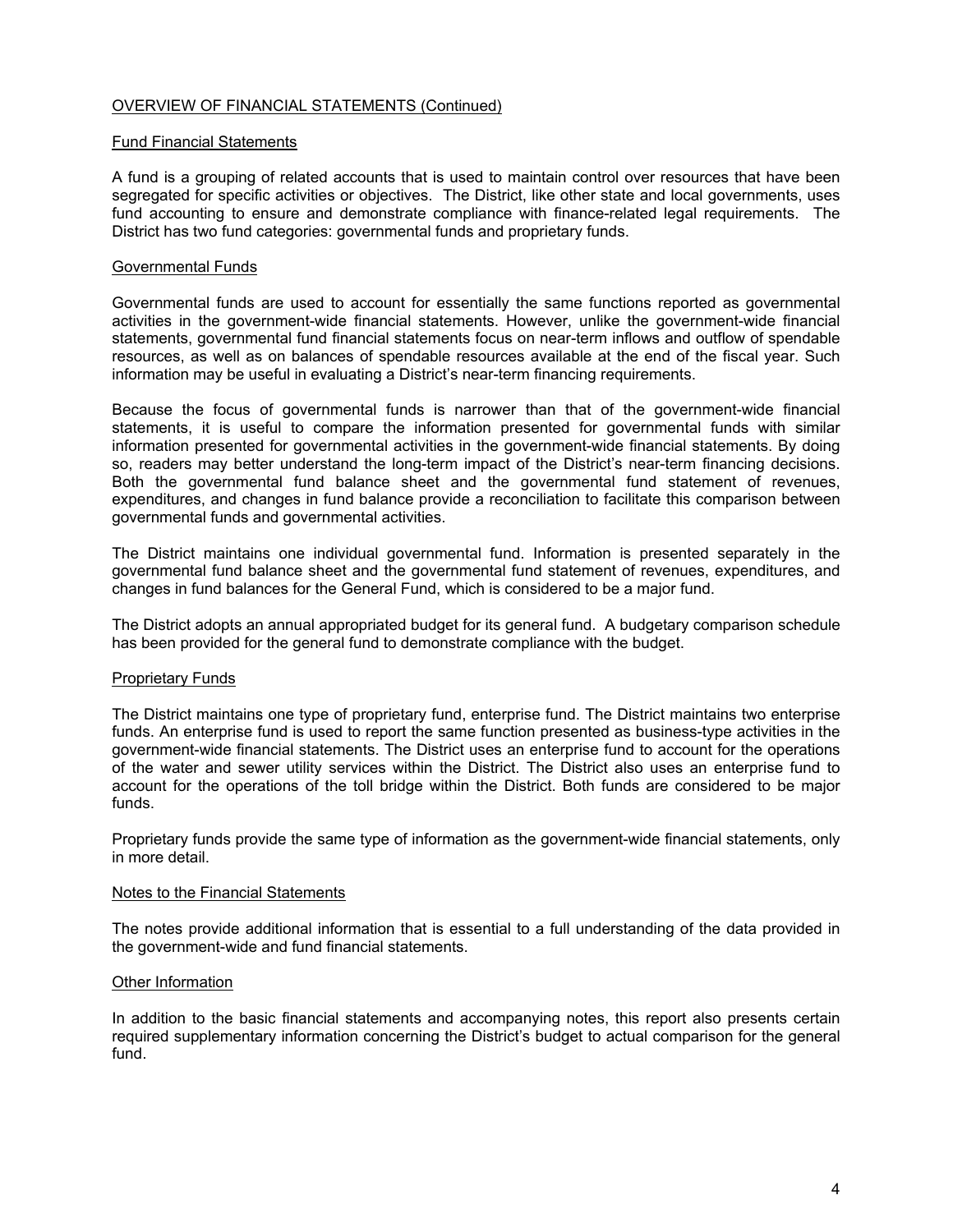## GOVERNMENT-WIDE FINANCIAL ANALYSIS

As noted earlier, net position may serve over time as a useful indicator of an entity's financial position. In the case of the District, assets exceeded liabilities at the close of the most recent fiscal year.

Key components of the District's net position are reflected in the following table:

|                                              |                         |         |    | <b>NET POSITION</b> |                                 |              |              |              |  |  |
|----------------------------------------------|-------------------------|---------|----|---------------------|---------------------------------|--------------|--------------|--------------|--|--|
| SEPTEMBER 30,                                |                         |         |    |                     |                                 |              |              |              |  |  |
|                                              | Governmental Activities |         |    |                     | <b>Business-type Activities</b> |              | Total        |              |  |  |
|                                              |                         | 2016    |    | 2015                | 2016                            | 2015         | 2016         | 2015         |  |  |
| Assets, excluding capital assets             | \$                      | 206.512 | \$ | 180,014             | \$21,581,691                    | \$19,882,459 | \$21,788,203 | \$20,062,473 |  |  |
| Capital assets, net of depreciation          |                         | 107,700 |    | 107,621             | 31,653,109                      | 32,792,176   | 31,760,809   | 32,899,797   |  |  |
| Total assets                                 |                         | 314,212 |    | 287,635             | 53,234,800                      | 52,674,635   | 53,549,012   | 52,962,270   |  |  |
| Liabilities, excluding long-term liabilities |                         | 11,669  |    | 4,303               | 2,970,792                       | 3,099,675    | 2,982,461    | 3,103,978    |  |  |
| Total liabilities                            |                         | 11,669  |    | 4,303               | 2,970,792                       | 3,099,675    | 2,982,461    | 3,103,978    |  |  |
| Net position                                 |                         |         |    |                     |                                 |              |              |              |  |  |
| Investment in capital assets                 |                         | 107,700 |    | 107,621             | 31,653,109                      | 32,792,176   | 31,760,809   | 32,899,797   |  |  |
| Restricted for:                              |                         |         |    |                     |                                 |              |              |              |  |  |
| Parkw ay maintenance and                     |                         |         |    |                     |                                 |              |              |              |  |  |
| community projects                           |                         |         |    |                     | 1,437,807                       | 1,400,943    | 1,437,807    | 1,400,943    |  |  |
| Unrestricted                                 |                         | 194,843 |    | 175,711             | 17,173,092                      | 15,381,841   | 17,367,935   | 15,557,552   |  |  |
| Total net position                           |                         | 302,543 | \$ | 283,332             | \$50,264,008                    | \$49,574,960 | \$50,566,551 | \$49,858,292 |  |  |

The District's net position reflects its investment in capital assets (e.g. land, land improvements, and infrastructure); less any related debt used to acquire those assets that is still outstanding. These assets are used to provide services to residents; consequently, these assets are not available for future spending. Although the District's investment in capital assets is reported net of related debt, it should be noted that the resources needed to repay this debt must be provided from other sources, since the capital assets themselves cannot be used to liquidate these liabilities.

The restricted portion of the District's net position represents resources that are subject to external restrictions on how they may be used. The remaining balance of unrestricted net position may be used to meet the District's other obligations.

The District's net position increased during the most recent fiscal year. The majority of the increase represents the extent to which ongoing program revenues exceeded the cost of operations and depreciation expense.

## **Governmental activities**

As noted below and in the statement of activities, the cost of all governmental activities during the fiscal year ended September 30, 2016 was \$316,115. The majority of the costs of the Districts activities were paid by program revenues. As in the prior fiscal year, program revenues are comprised primarily of assessments. In addition, surplus funds were transferred from the enterprise funds to fund certain operating expenses. The majority of the change in expenses results from increases in certain maintenance and operations expenses.

## **Business-type activities**

For the fiscal year ended September 30, 2016, the cost of the business-type activities was \$4,739,778. The costs of those activities were paid for by program revenues which consisted primarily of user fees and charges. The majority of the decrease in program revenues is due to nonrecurring receipts of \$691,690 from St. Johns River Water Management District relating to a cost share agreement, and a contribution of roadways from the Ocean Hammock Property Owners Association totaling \$1,873,188; along with \$279,912 to offset the cost of future maintenance in the prior fiscal year. The decrease in expenses is primarily the result of extensive nonrecurring bridge repairs that were undertaken in the prior fiscal year.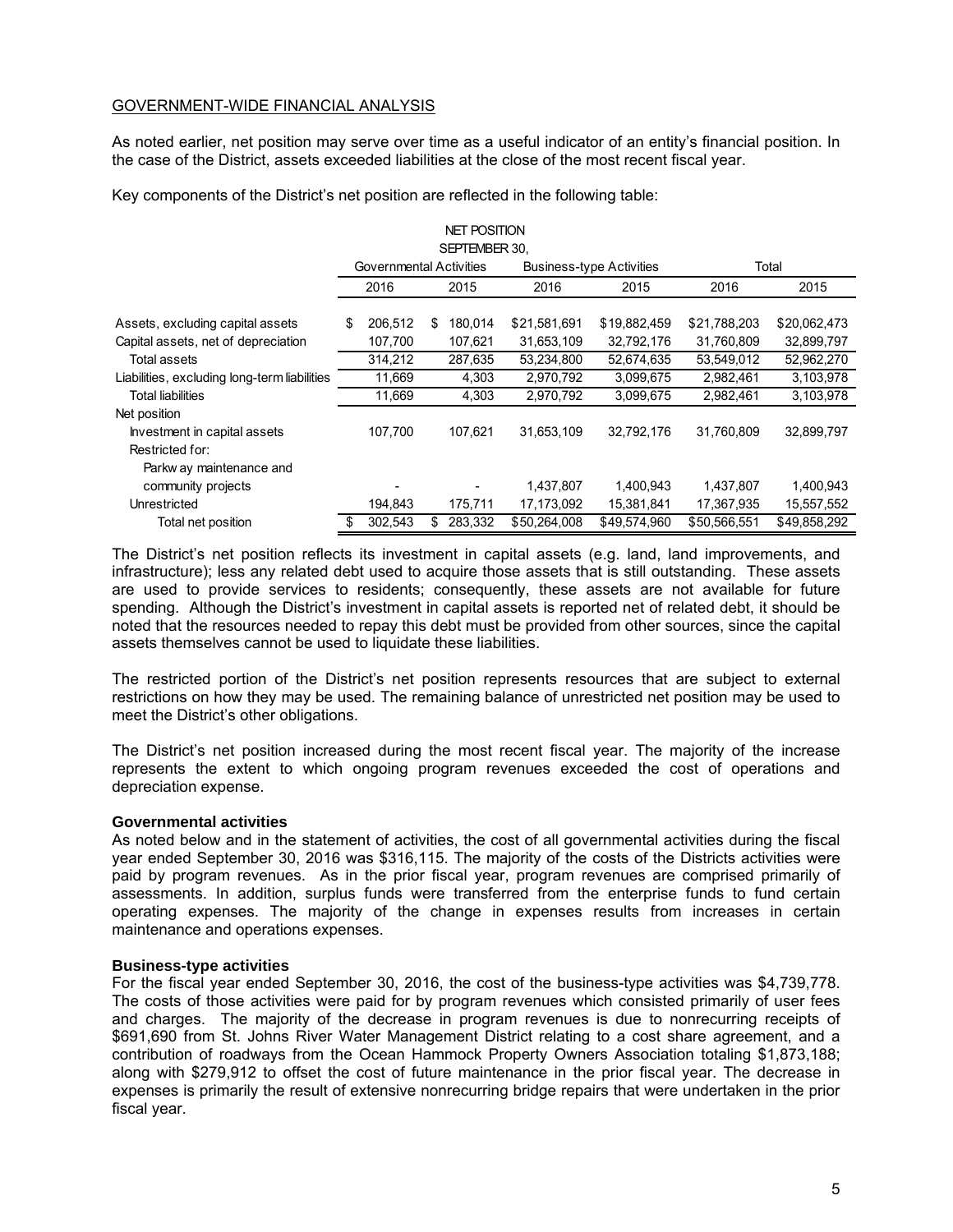## GOVERNMENT-WIDE FINANCIAL ANALYSIS (Continued)

Key elements of the change in net position are reflected in the following table:

|                                  |                                                            |    |         | FOR THE FISCAL YEAR ENDED SEPTEMBER 30. |              |              |              |
|----------------------------------|------------------------------------------------------------|----|---------|-----------------------------------------|--------------|--------------|--------------|
|                                  | Governmental Activities<br><b>Business-type Activities</b> |    |         |                                         | Total        |              |              |
|                                  | 2016                                                       |    | 2015    | 2016                                    | 2015         | 2016         | 2015         |
| Revenues:                        |                                                            |    |         |                                         |              |              |              |
| Program revenues                 |                                                            |    |         |                                         |              |              |              |
| Charges for services             | \$<br>161,231                                              | \$ | 194,443 | \$ 5,495,680                            | \$5,272,626  | \$5,656,911  | \$ 5,467,069 |
| Capital grants and contributions |                                                            |    |         |                                         | 2,844,790    |              | 2,844,790    |
| General revenues                 |                                                            |    |         |                                         |              |              |              |
| <b>Miscellaneous</b>             | 1,095                                                      |    | 722     | 106,146                                 | 49,350       | 107,241      | 50,072       |
| Total revenues                   | 162,326                                                    |    | 195,165 | 5,601,826                               | 8,166,766    | 5,764,152    | 8,361,931    |
| Expenses:                        |                                                            |    |         |                                         |              |              |              |
| General government               | 183,385                                                    |    | 177,029 |                                         |              | 183,385      | 177,029      |
| Maintenance and operations       | 132,730                                                    |    | 102,949 |                                         |              | 132,730      | 102,949      |
| Water and sew er                 |                                                            |    |         | 3,408,822                               | 3,199,238    | 3,408,822    | 3,199,238    |
| Toll bridge operations           |                                                            |    | -       | 1,330,956                               | 2,369,109    | 1,330,956    | 2,369,109    |
| Total expenses                   | 316,115                                                    |    | 279,978 | 4,739,778                               | 5,568,347    | 5,055,893    | 5,848,325    |
| <b>Transfers</b>                 | 173,000                                                    |    | 135,000 | (173,000)                               | (135,000)    |              |              |
| Change in net position           | 19,211                                                     |    | 50,187  | 689,048                                 | 2,463,419    | 708,259      | 2,513,606    |
| Net position - beginning         | 283,332                                                    |    | 233,145 | 49,574,960                              | 47,111,541   | 49,858,292   | 47,344,686   |
| Net position - ending            | \$<br>302,543                                              | \$ | 283,332 | \$50,264,008                            | \$49,574,960 | \$50,566,551 | \$49,858,292 |

CHANGES IN NET POSITION

## GENERAL FUND BUDGETING HIGHLIGHTS

An operating budget was adopted and maintained by the governing board for the District pursuant to the requirements of Florida Statutes. The budget is adopted using the same basis of accounting that is used in preparation of the fund financial statements. The legal level of budgetary control, the level at which expenditures may not exceed budget, is in the aggregate. Any budget amendments that increase the aggregate budgeted appropriations must be approved by the Board of Supervisors. Actual general fund expenditures did not exceed appropriations for the fiscal year ended September 30, 2016.

Actual general fund expenditures for the fiscal year ended September 30, 2016 were less than appropriations due primarily to anticipated costs which were not incurred.

## CAPITAL ASSETS

At September 30, 2016, the District had \$123,282 invested in capital assets for its governmental activities. In the government-wide financial statements depreciation of \$15,582 has been taken, which resulted in a net book value of \$107,700. The District's business-type activities reported net capital assets of \$31,653,109. More detailed information about the District's capital assets is presented in the notes of the financial statements.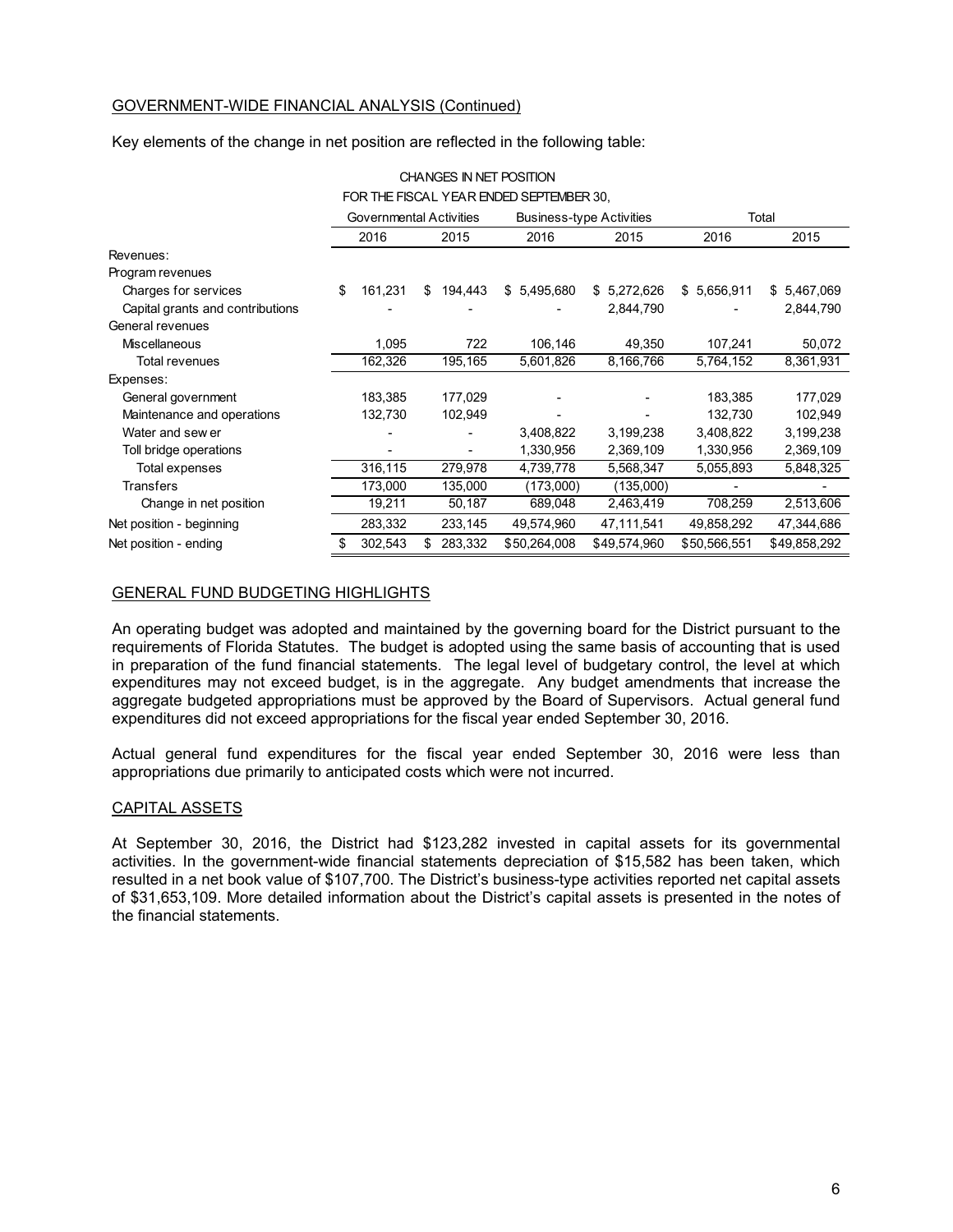## ECONOMIC FACTORS AND NEXT YEAR'S BUDGETS AND OTHER EVENTS

The District anticipates some capital improvement projects in fiscal year 2017. The design of improvements to the wastewater treatment plant that will increase the plant capacity from its current 0.5 million gallons per day (MGD) to 1.0 MGD has commenced and is expected to be completed in fiscal year 2017. Construction of the improvements necessary to increase the plant capacity is anticipated to take place in fiscal year ended September 30, 2017. Other capital improvement projects scheduled for fiscal year 2017 include improvements to the water distribution system, wastewater collection system and reuse distribution system.

The District has entered into an inter-local agreement with Flagler County to contribute a total of \$1.8 million in surplus funds from the bridge fund for certain community projects, commencing on October 1, 2013 and ending on October 1, 2016 – see Note 8 for additional details. Based on the agreement, contributions through September 30, 2015 totaled \$1.6M. Approved projects completed in the current and prior fiscal years totaled \$165,012 and \$258,650, respectively, for a restricted balance on this commitment of approximately \$1,178 million at September 30, 2016. An additional \$200,000 in contribution was reserved subsequent to year end.

#### CONTACTING THE DISTRICT'S FINANCIAL MANAGEMENT

This financial report is designed to provide land owners, customers, investors and creditors with a general overview of the District's finances and to demonstrate the District's accountability for the financial resources it manages and the stewardship of the facilities it maintains. If you have questions about this report or need additional financial information, contact the Dunes Community Development District's Finance Department at 5385 N. Nob Hill Road, Sunrise, Florida, 33351.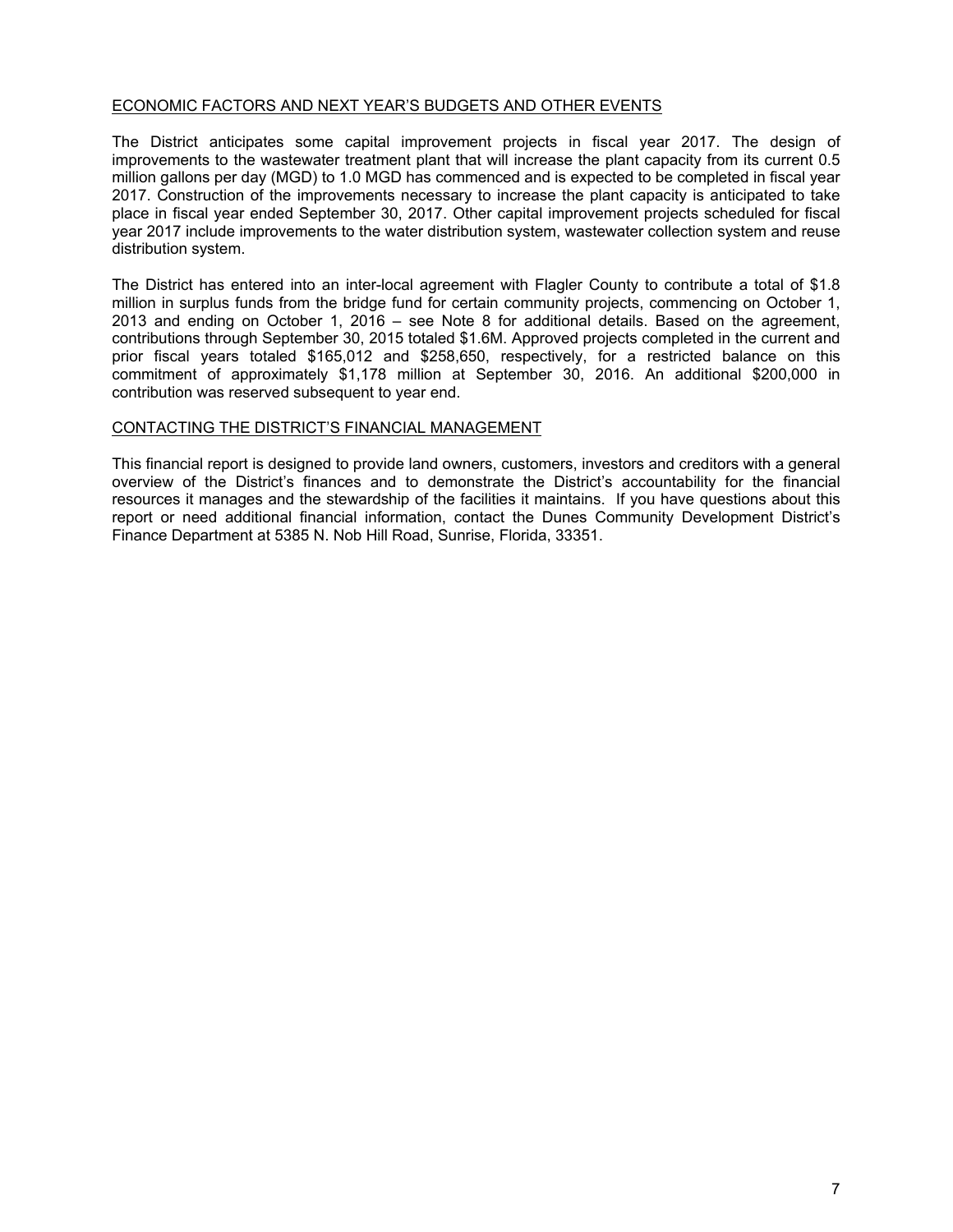## **DUNES COMMUNITY DEVELOPMENT DISTRICT FLAGLER COUNTY, FLORIDA STATEMENT OF NET POSITION SEPTEMBER 30, 2016**

|                                                | Governmental      |         | Business-type     |               |     |
|------------------------------------------------|-------------------|---------|-------------------|---------------|-----|
|                                                | <b>Activities</b> |         | <b>Activities</b> | Total         |     |
| <b>ASSETS</b>                                  |                   |         |                   |               |     |
| Cash and cash equivalents                      | \$                | 9,736   | \$<br>483,255     | \$<br>492,991 |     |
| Investments                                    |                   | 183,482 | 20,443,346        | 20,626,828    |     |
| Receivables                                    |                   | 994     | 508,455           | 509,449       |     |
| Due from business/governmental type activities |                   | 608     |                   |               | 608 |
| Prepaids                                       |                   | 11,692  | 145,635           | 157,327       |     |
| Deposits                                       |                   |         | 1,000             | 1,000         |     |
| Capital assets:                                |                   |         |                   |               |     |
| Nondepreciable                                 |                   |         | 1,195,872         | 1,195,872     |     |
| Depreciable, net                               |                   | 107,700 | 30,457,237        | 30,564,937    |     |
| <b>Total assets</b>                            |                   | 314,212 | 53,234,800        | 53,549,012    |     |
| <b>LIABILITIES</b>                             |                   |         |                   |               |     |
| Accounts payable                               |                   | 11,669  | 61,271            | 72,940        |     |
| Due to business/governmental type activities   |                   |         | 608               |               | 608 |
| Unearned revenue                               |                   |         | 2,908,913         | 2,908,913     |     |
| <b>Total liabilities</b>                       |                   | 11,669  | 2,970,792         | 2,982,461     |     |
| <b>NET POSITION</b>                            |                   |         |                   |               |     |
| Investment in capital assets                   |                   | 107,700 | 31,653,109        | 31,760,809    |     |
| Restricted for:                                |                   |         |                   |               |     |
| Parkway maintenance                            |                   |         | 259,593           | 259,593       |     |
| Community projects                             |                   |         | 1,178,214         | 1,178,214     |     |
| Unrestricted                                   |                   | 194,843 | 17, 173, 092      | 17,367,935    |     |
| Total net position                             | \$                | 302,543 | \$<br>50,264,008  | \$50,566,551  |     |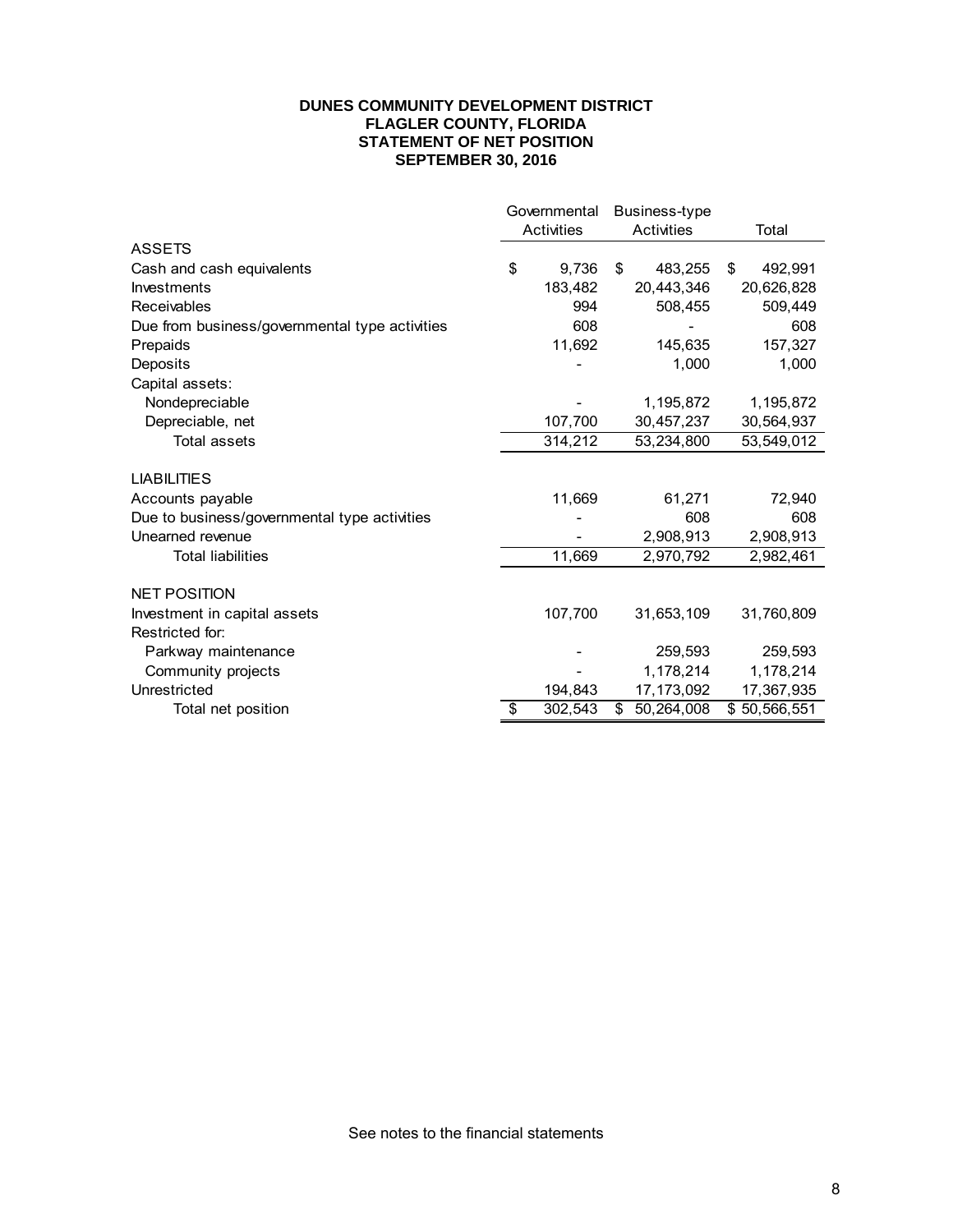## **DUNES COMMUNITY DEVELOPMENT DISTRICT FLAGLER COUNTY, FLORIDA STATEMENT OF ACTIVITIES FOR THE FISCAL YEAR ENDED SEPTEMBER 30, 2016**

|                                | Program  |                        |    | Net (Expense) Revenue and Changes in Net |    |                            |            |           |    |            |
|--------------------------------|----------|------------------------|----|------------------------------------------|----|----------------------------|------------|-----------|----|------------|
|                                |          |                        |    | Revenues                                 |    |                            |            | Position  |    |            |
|                                |          |                        |    | Charges                                  |    |                            |            |           |    |            |
|                                |          |                        |    | for                                      |    | Governmental Business-type |            |           |    |            |
| Functions/Programs             | Expenses |                        |    | Services                                 |    | Activities                 | Activities |           |    | Total      |
| Primary government:            |          |                        |    |                                          |    |                            |            |           |    |            |
| Governmental activities:       |          |                        |    |                                          |    |                            |            |           |    |            |
| General government             | \$       | 183,385                | \$ | 161,231                                  | \$ | $(22, 154)$ \$             |            |           | \$ | (22, 154)  |
| Maintenance and operations     |          | 132,730                |    |                                          |    | (132, 730)                 |            |           |    | (132, 730) |
| Total governmental activities  |          | 316,115                |    | 161,231                                  |    | (154,884)                  |            | -         |    | (154,884)  |
| Business-type activities:      |          |                        |    |                                          |    |                            |            |           |    |            |
| Water and sewer utilities      |          | 3,408,822              |    | 3,907,237                                |    |                            |            | 498,415   |    | 498,415    |
| Toll bridge operations         |          | 1,330,956              |    | 1,588,443                                |    |                            |            | 257,487   |    | 257,487    |
| Total business-type activities |          | 4,739,778              |    | 5,495,680                                |    |                            |            | 755,902   |    | 755,902    |
|                                |          | General revenues:      |    |                                          |    |                            |            |           |    |            |
|                                |          |                        |    | Unrestricted investment earnings         |    | 1,095                      |            | 106,146   |    | 107,241    |
|                                |          | Total general revenues |    |                                          |    | 1,095                      |            | 106,146   |    | 107,241    |
|                                |          | <b>Transfers</b>       |    |                                          |    | 173,000                    |            | (173,000) |    |            |
|                                |          | Change in net position |    |                                          |    | 19,211                     |            | 689,048   |    | 708,259    |

Net position - beginning 283,332 49,574,960 49,858,292 Net position - ending  $$302,543 $50,264,008 $50,566,551$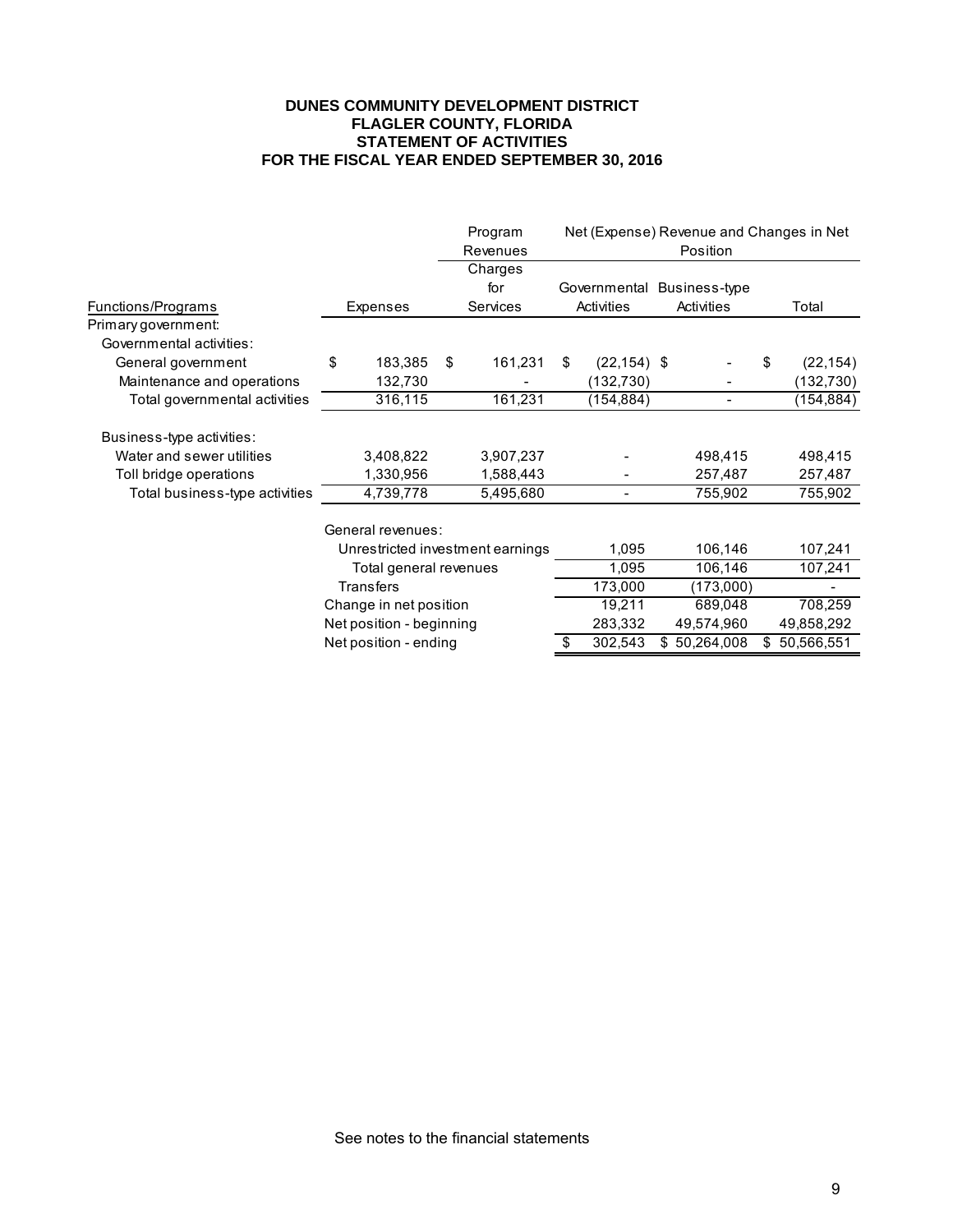## **DUNES COMMUNITY DEVELOPMENT DISTRICT FLAGLER COUNTY, FLORIDA BALANCE SHEET GOVERNMENTAL FUNDS SEPTEMBER 30, 2016**

| <b>General Fund</b><br><b>ASSETS</b><br>Cash<br>\$<br>9,736<br>Investments<br>183,482<br>Assessments receivable<br>994<br>Due from other funds<br>608<br>Prepaids<br>11,692<br><b>Total assets</b><br>\$<br>206,512                                                                                                                                                               |
|-----------------------------------------------------------------------------------------------------------------------------------------------------------------------------------------------------------------------------------------------------------------------------------------------------------------------------------------------------------------------------------|
|                                                                                                                                                                                                                                                                                                                                                                                   |
|                                                                                                                                                                                                                                                                                                                                                                                   |
|                                                                                                                                                                                                                                                                                                                                                                                   |
|                                                                                                                                                                                                                                                                                                                                                                                   |
|                                                                                                                                                                                                                                                                                                                                                                                   |
|                                                                                                                                                                                                                                                                                                                                                                                   |
|                                                                                                                                                                                                                                                                                                                                                                                   |
|                                                                                                                                                                                                                                                                                                                                                                                   |
|                                                                                                                                                                                                                                                                                                                                                                                   |
| LIABILITIES AND FUND BALANCES                                                                                                                                                                                                                                                                                                                                                     |
| Liabilities:                                                                                                                                                                                                                                                                                                                                                                      |
| \$<br>Accounts payable<br>11,669                                                                                                                                                                                                                                                                                                                                                  |
| <b>Total liabilities</b><br>11,669                                                                                                                                                                                                                                                                                                                                                |
|                                                                                                                                                                                                                                                                                                                                                                                   |
| Fund balances:                                                                                                                                                                                                                                                                                                                                                                    |
| Nonspendable:                                                                                                                                                                                                                                                                                                                                                                     |
| Prepaid items<br>11,692                                                                                                                                                                                                                                                                                                                                                           |
| Assigned to:                                                                                                                                                                                                                                                                                                                                                                      |
| Subsequent year's expenditures<br>46,691                                                                                                                                                                                                                                                                                                                                          |
| Unassigned<br>136,460                                                                                                                                                                                                                                                                                                                                                             |
| Total fund balance<br>194,843                                                                                                                                                                                                                                                                                                                                                     |
|                                                                                                                                                                                                                                                                                                                                                                                   |
| Total liabilities and fund balance<br>\$<br>206,512                                                                                                                                                                                                                                                                                                                               |
|                                                                                                                                                                                                                                                                                                                                                                                   |
| \$<br>194,843<br>Total fund balances - governmental funds                                                                                                                                                                                                                                                                                                                         |
| Amounts reported for governmental activities in the<br>statement of net position are different because:                                                                                                                                                                                                                                                                           |
| Capital assets used in governmental activities are not<br>financial<br>and,<br>therefore,<br>resources<br>are<br>not<br>reported as assets in the governmental funds.<br>The statement of net position includes those<br>net<br>οf<br>accumulated<br>capital<br>assets.<br>any<br>depreciation,<br>the<br>position<br>of<br>the<br>in<br>net<br>government as a whole.<br>107,700 |
| Net position of governmental activities<br>\$<br>302,543                                                                                                                                                                                                                                                                                                                          |

See notes to the financial statements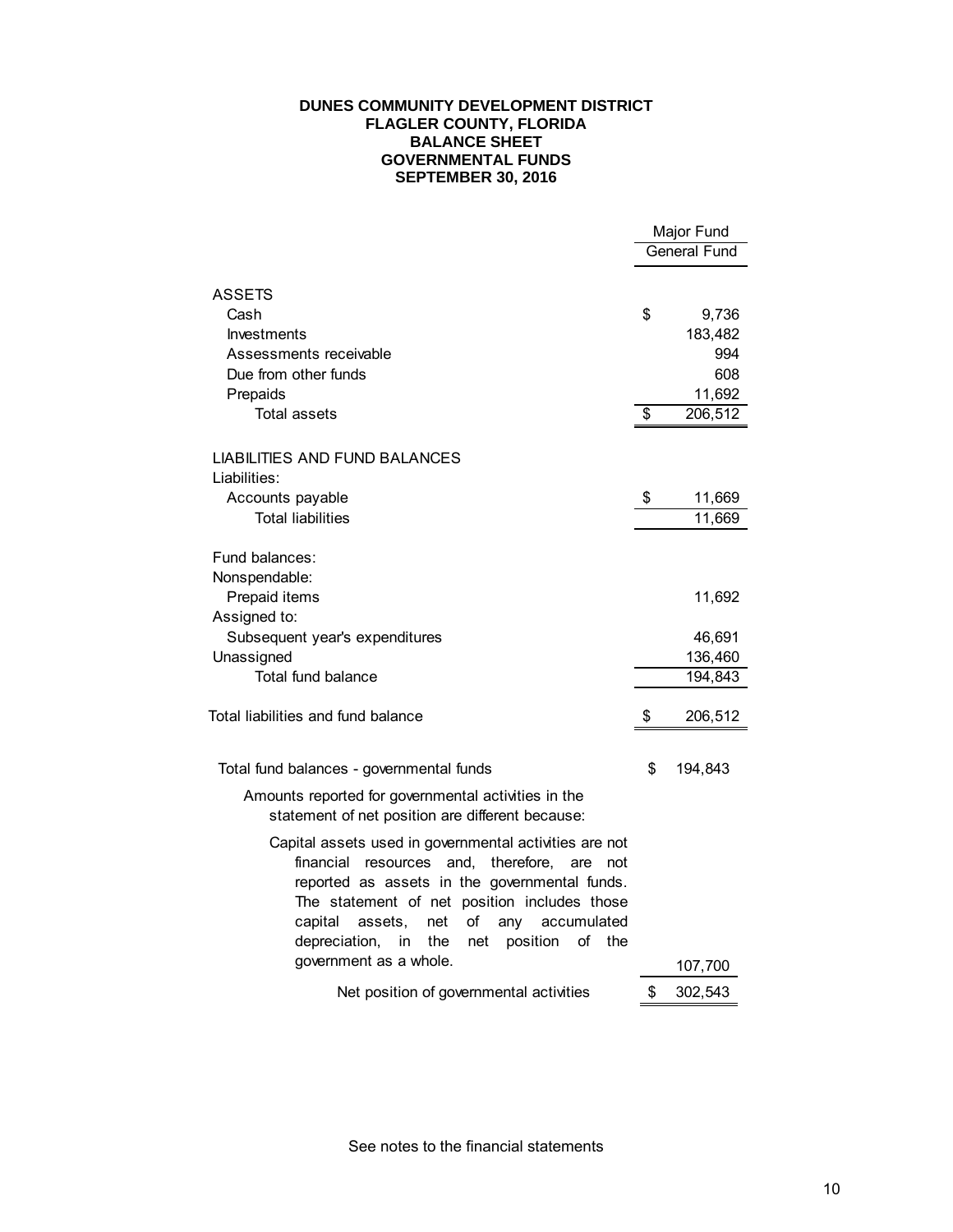## **DUNES COMMUNITY DEVELOPMENT DISTRICT FLAGLER COUNTY, FLORIDA STATEMENT OF REVENUES, EXPENDITURES, AND CHANGES IN FUND BALANCES GOVERNMENTAL FUNDS FOR THE FISCAL YEAR ENDED SEPTEMBER 30, 2016**

|                                                                             |    | Major Fund   |
|-----------------------------------------------------------------------------|----|--------------|
|                                                                             |    | General Fund |
| <b>REVENUES</b>                                                             |    |              |
| Maintenance assessments                                                     | \$ | 161,231      |
| Interest and other revenues                                                 |    | 1,095        |
| Total revenues                                                              |    | 162,326      |
| <b>EXPENDITURES</b>                                                         |    |              |
| Current:                                                                    |    |              |
| General government                                                          |    | 177,074      |
| Maintenance and operations                                                  |    | 130,125      |
| Capital outlay                                                              |    | 8,995        |
| Total expenditures                                                          |    | 316, 194     |
|                                                                             |    |              |
| Excess (deficiency) of revenues over                                        |    |              |
| (under) expenditures                                                        |    | (153, 868)   |
| OTHER FINANCING (USES)                                                      |    |              |
| Interfund transfers                                                         |    | 173,000      |
| Total other financing sources and (uses)                                    |    | 173,000      |
|                                                                             |    |              |
| Net change in fund balance                                                  |    | 19,132       |
|                                                                             |    |              |
| Fund balance - beginning                                                    |    | 175,711      |
|                                                                             |    |              |
| Fund balance - ending                                                       | \$ | 194,843      |
|                                                                             |    |              |
| Net change in fund balances - total governmental funds                      | \$ | 19,132       |
| Amounts reported for governmental activities in the statement of activities |    |              |
| are different because:                                                      |    |              |
| Depreciation of capital assets is not recognized in the governmental        |    |              |
| fund financial statements, but is reported as an expense in the             |    |              |
| statement of activities.                                                    |    | (6, 420)     |
| Governmental funds report capital outlays as expenditures, however,         |    |              |
| the cost of capital assets is eliminated in the statement of                |    |              |
| activities and capitalized in the statement of net position.                |    | 6,499        |
| Change in net position of governmental activities                           | \$ | 19,211       |
|                                                                             |    |              |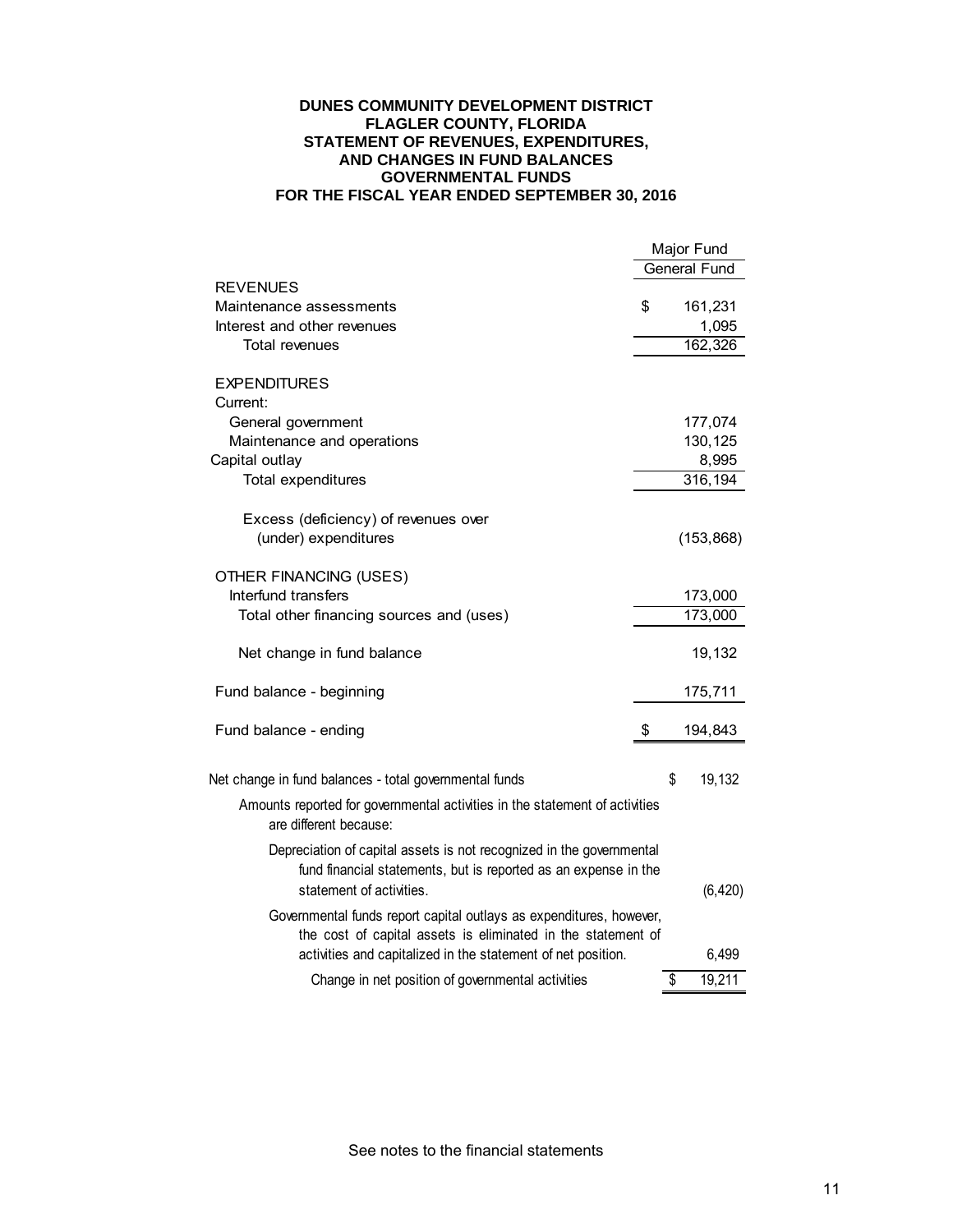## **DUNES COMMUNITY DEVELOPMENT DISTRICT FLAGLER COUNTY, FLORIDA STATEMENT OF NET POSITION - PROPRIETARY FUNDS SEPTEMBER 30, 2016**

|                                      |                          | Major Funds           |                        |                  |
|--------------------------------------|--------------------------|-----------------------|------------------------|------------------|
|                                      |                          | Water, Sewer and      | Intracoastal           |                  |
|                                      |                          | <b>Effluent Reuse</b> | Waterway Bridge        |                  |
|                                      |                          | Enterprise Fund       | <b>Enterprise Fund</b> | Total            |
| <b>ASSETS</b>                        |                          |                       |                        |                  |
| Current assets:                      |                          |                       |                        |                  |
| Cash and cash equivalents            | \$                       | 355,405               | \$<br>127,850          | \$<br>483,255    |
| Investments                          |                          | 9,555,595             | 10,887,751             | 20,443,346       |
| Receivables                          |                          | 508,455               |                        | 508,455          |
| Due from other funds                 |                          |                       | 833                    | 833              |
| Noncurrent assets:                   |                          |                       |                        |                  |
| Prepaids                             |                          | 84,059                | 61,576                 | 145,635          |
| Deposits                             |                          | 1,000                 |                        | 1,000            |
| Capital assets:                      |                          |                       |                        |                  |
| Capital assets not being depreciated |                          | 954,327               | 241,545                | 1,195,872        |
| Capital assets being depreciated     |                          | 43,562,520            | 13,199,756             | 56,762,276       |
| Less accumulated depreciation        |                          | (20,077,117)          | (6,227,922)            | (26, 305, 039)   |
| Total capital assets, net            |                          | 24,439,730            | 7,213,379              | 31,653,109       |
| <b>Total assets</b>                  |                          | 34,944,244            | 18,291,389             | 53,235,633       |
| <b>LIABILITIES</b>                   |                          |                       |                        |                  |
| Current liabilities:                 |                          |                       |                        |                  |
| Accounts payable                     |                          | 57,885                | 3,386                  | 61,271           |
| Due to other funds                   |                          | 1,441                 |                        | 1,441            |
| Noncurrent liabilities:              |                          |                       |                        |                  |
| Unearned revenue                     |                          | 870,673               | 2,038,240              | 2,908,913        |
| <b>Total liabilities</b>             |                          | 929,999               | 2,041,626              | 2,971,625        |
| <b>NET POSITION</b>                  |                          |                       |                        |                  |
| Net investment in capital assets     |                          | 24,439,730            | 7,213,379              | 31,653,109       |
| Restricted for parkway maintenance   |                          |                       | 259,593                | 259,593          |
| Restricted for community projects    |                          |                       | 1,178,214              | 1,178,214        |
| Unrestricted                         |                          | 9,574,515             | 7,598,577              | 17,173,092       |
| Total net position                   | $\overline{\mathcal{S}}$ | 34,014,245            | \$<br>16,249,763       | \$<br>50,264,008 |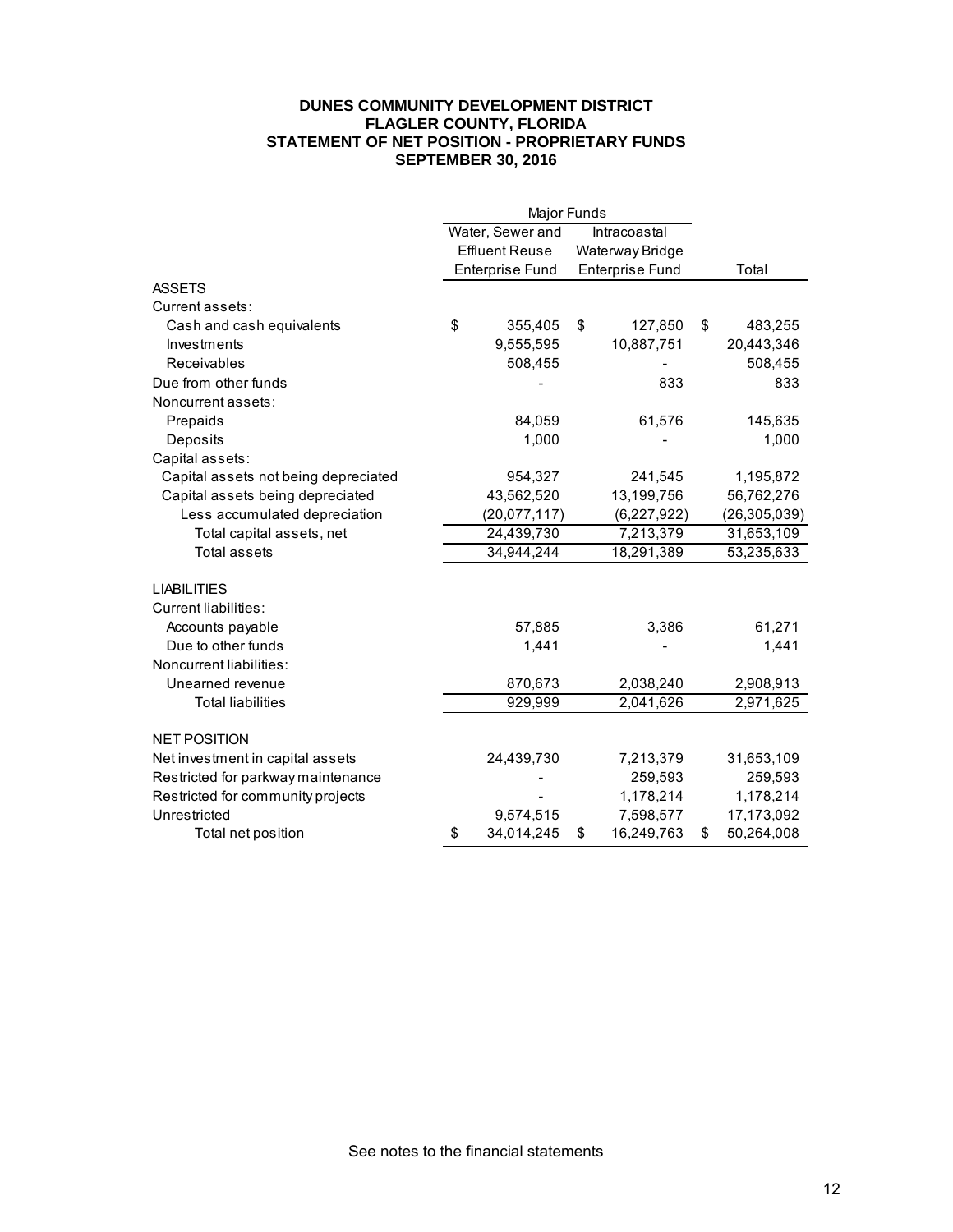## **DUNES COMMUNITY DEVELOPMENT DISTRICT FLAGLER COUNTY, FLORIDA STATEMENT OF REVENUES, EXPENSES AND CHANGES IN NET POSITION - PROPRIETARY FUNDS FOR THE FISCAL YEAR ENDED SEPTEMBER 30, 2016**

|                                        |    | Water, Sewer and | Intracoastal             |    |            |
|----------------------------------------|----|------------------|--------------------------|----|------------|
|                                        |    | Effluent         | Waterways                |    |            |
|                                        |    | Enterprise Fund  | <b>Bridge Enterprise</b> |    | Total      |
| <b>OPERATING REVENUES</b>              |    |                  |                          |    |            |
| Charges for sales and services:        |    |                  |                          |    |            |
| Water                                  | \$ | 1,255,775        | \$                       | \$ | 1,255,775  |
| Irrigation and effluent                |    | 1,448,841        |                          |    | 1,448,841  |
| Sewer                                  |    | 1,028,825        |                          |    | 1,028,825  |
| <b>Connection fees</b>                 |    | 122,829          |                          |    | 122,829    |
| Meter fees                             |    | 31,022           |                          |    | 31,022     |
| Tolls                                  |    |                  | 1,588,443                |    | 1,588,443  |
| Other                                  |    | 19,945           |                          |    | 19,945     |
| Total operating revenues               |    | 3,907,237        | 1,588,443                |    | 5,495,680  |
|                                        |    |                  |                          |    |            |
| <b>OPERATING EXPENSES</b>              |    |                  |                          |    |            |
| Personnel services                     |    | 908,200          | 464,646                  |    | 1,372,846  |
| Materials, supplies and services       |    | 1,313,763        | 563,510                  |    | 1,877,273  |
| Depreciation and amortization          |    | 1,186,859        | 302,800                  |    | 1,489,659  |
| Total operating expense                |    | 3,408,822        | 1,330,956                |    | 4,739,778  |
|                                        |    |                  |                          |    |            |
| Operating income (loss)                |    | 498,415          | 257,487                  |    | 755,902    |
| NON OPERATING REVENUE (EXPENSES)       |    |                  |                          |    |            |
| Interest income                        |    | 48,826           | 57,320                   |    | 106,146    |
| Total non operating revenue (expenses) |    | 48,826           | 57,320                   |    | 106,146    |
|                                        |    |                  |                          |    |            |
| Income before transfers                |    | 547,241          | 314,807                  |    | 862,048    |
|                                        |    |                  |                          |    |            |
| Transfers out                          |    | (80,000)         | (93,000)                 |    | (173,000)  |
| Change in net position                 |    | 467,241          | 221,807                  |    | 689,048    |
|                                        |    |                  |                          |    |            |
| Total net position - beginning         |    | 33,547,004       | 16,027,956               |    | 49,574,960 |
| Total net position - ending            | \$ | 34,014,245       | \$<br>16,249,763         | \$ | 50,264,008 |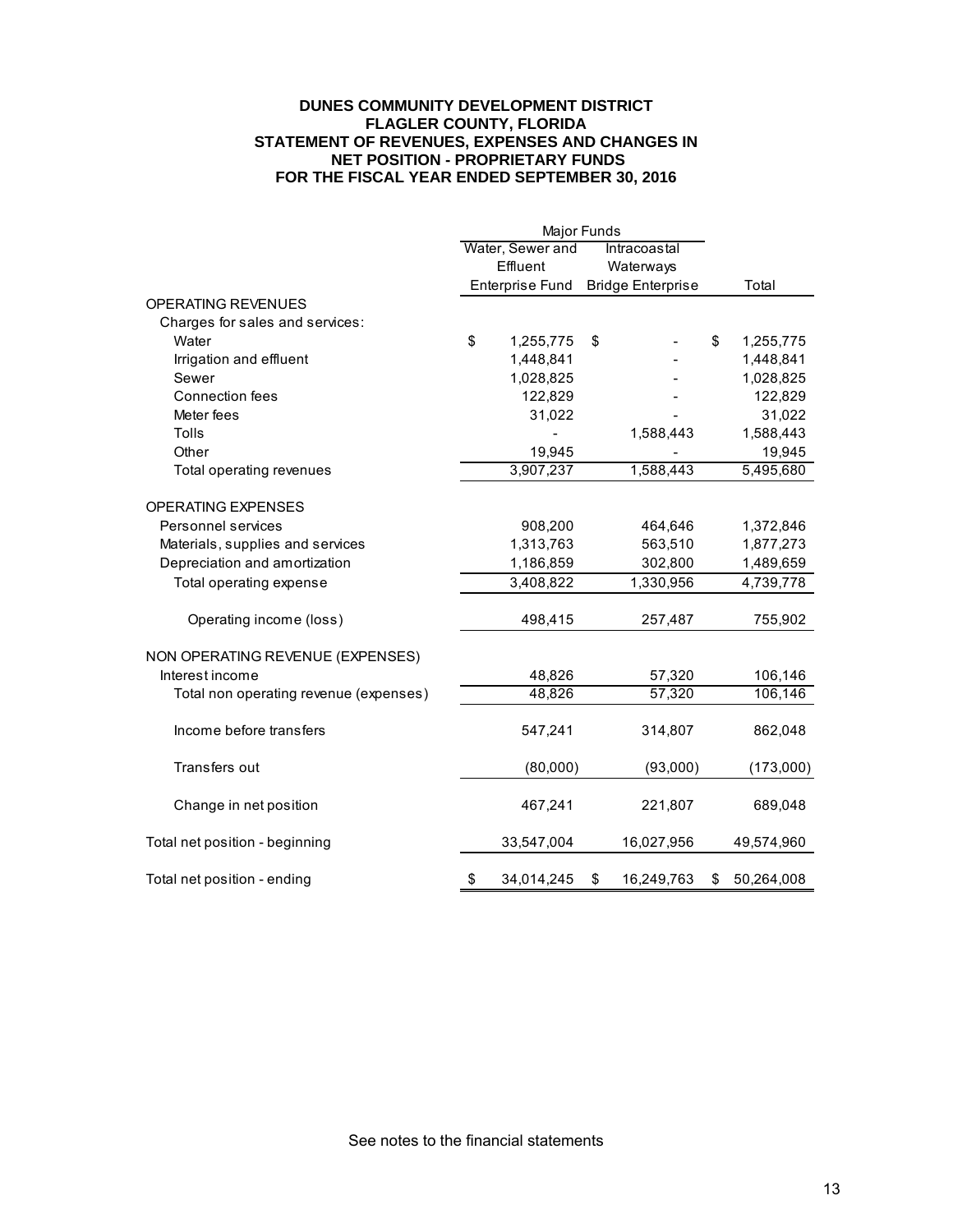## **DUNES COMMUNITY DEVELOPMENT DISTRICT FLAGLER COUNTY, FLORIDA STATEMENT OF CASH FLOWS - PROPRIETARY FUNDS FOR THE FISCAL YEAR ENDED SEPTEMBER 30, 2016**

|                                                       | Water, Sew er and      | Intracoastal           |                 |
|-------------------------------------------------------|------------------------|------------------------|-----------------|
|                                                       | <b>Effluent Reuse</b>  | Waterw ay Bridge       |                 |
|                                                       | <b>Enterprise Fund</b> | <b>Enterprise Fund</b> | Total           |
| CASH FLOWS FROM OPERATING ACTIVITIES                  |                        |                        |                 |
| Receipts from customers, users and other funds        | \$<br>3,836,096        | \$<br>1,560,551        | \$<br>5,396,647 |
| Other operating cash receipts                         | 10,601                 |                        | 10,601          |
| Payments to suppliers                                 | (1,497,344)            | (668, 544)             | (2, 165, 888)   |
| Payments to employees                                 | (896, 438)             | (457, 505)             | (1,353,943)     |
| Net cash provided (used) by                           |                        |                        |                 |
| operating activities                                  | 1,452,915              | 434,502                | 1,887,417       |
| CASH FLOWS FROM CAPITAL AND RELATED                   |                        |                        |                 |
| <b>FINANCING ACTIVITIES:</b>                          |                        |                        |                 |
| Purchases of capital assets                           | (182, 959)             | (173, 190)             | (356, 149)      |
| Net cash provided (used) by capital                   |                        |                        |                 |
| and related financing activities                      | (182, 959)             | (173, 190)             | (356, 149)      |
|                                                       |                        |                        |                 |
| CASH FLOWS FROM INVESTING ACTIVITIES                  |                        |                        |                 |
| Interest earnings                                     | 48,826                 | 57,320                 | 106,146         |
| Purchase of investments                               | (1,008,802)            | (340, 414)             | (1,349,216)     |
| Net cash provided (used) by investing activities      | (959, 976)             | (283, 094)             | (1,243,070)     |
| Net increase (decrease) in cash and cash equivalents  | 309,980                | (21, 782)              | 288,198         |
| Cash and cash equivalents - October 1                 | 45,425                 | 149,632                | 195,057         |
| Cash and cash equivalents - September 30              | \$<br>355,405          | \$<br>127,850          | \$<br>483,255   |
| Reconciliation of operating income (loss) to net cash |                        |                        |                 |
| provided (used) by operating activities               |                        |                        |                 |
| Operating Income (loss)                               | \$<br>498,415          | \$<br>257,487          | \$<br>755,902   |
| Adjustments to reconcile operating income (loss)      |                        |                        |                 |
| to net cash provided (used) by Operating Activities:  |                        |                        |                 |
| Depreciation and amortization                         | 1,186,859              | 302,800                | 1,489,659       |
| (Increase)/Decrease in receivables                    | (60, 640)              |                        | (60, 640)       |
| (Increase)/Decrease in interfund receivable           | 100                    | 242                    | 342             |
| (Increase)/Decrease in prepaids                       | (1, 146)               | (32)                   | (1, 178)        |
| Increase/(Decrease) in accounts payable               | (59, 315)              | (97, 861)              | (157, 176)      |
| Increase/(Decrease) in interfund payable              | 142                    |                        | 142             |
| Increase/(Decrease) in unearned revenue               | (31,500)               | 64,866                 | 33,366          |
| Interfund transfer                                    | (80,000)               | (93,000)               | (173,000)       |
| <b>Total Adjustments</b>                              | 954,500                | 177,015                | 1,131,515       |
| Net cash provided (used) by operating activities      | \$<br>1,452,915        | \$<br>434,502          | \$<br>1,887,417 |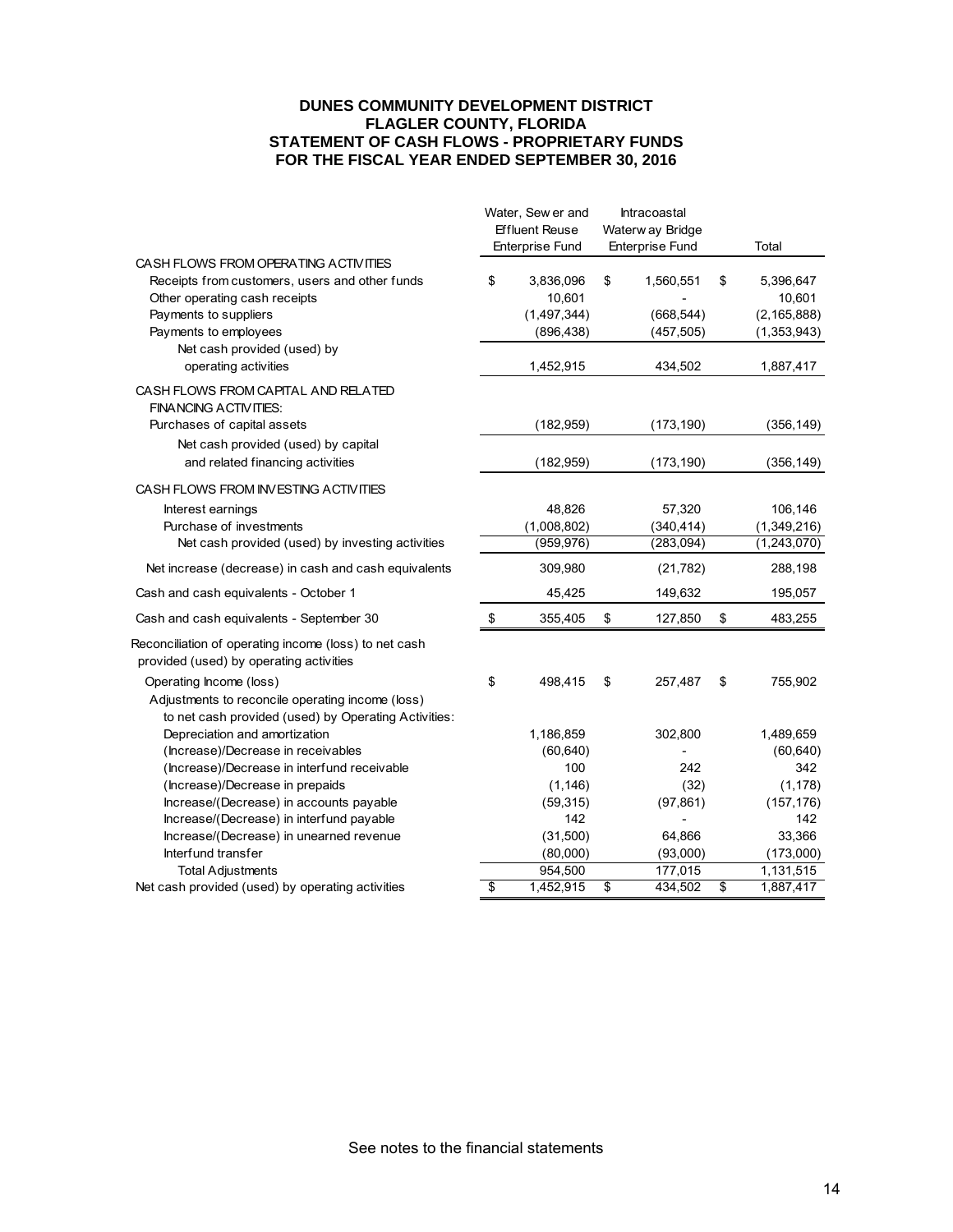## **DUNES COMMUNITY DEVELOPMENT DISTRICT FLAGLER COUNTY, FLORIDA NOTES TO FINANCIAL STATEMENTS**

## **NOTE 1 – NATURE OF ORGANIZATION AND REPORTING ENTITY**

Dunes Community Development District ("District") was created on October 22, 1985, under the "Uniform Community Development District Act of 1980", otherwise known as Chapter 190, Florida Statutes. Chapter 190 provides that a Community Development District with a size of 1,000 acres or more may be established by rule adopted under Chapter 120 by the Florida Land and Water Adjudicatory Commission. The District was established by adopting Rule 42E-1. Chapter 190 provides among other things the power to manage basic services for community development and to levy and assess non-ad valorem assessments for the financing and maintenance of improvements.

The District is governed by the Board of Supervisors ("Board"), which is composed of five members. The Supervisors are elected by registered voters within the District. The Board of Supervisors of the District exercise all powers granted to the District pursuant to Chapter 190, Florida Statutes.

The Board has the responsibility for:

- 1. Assessing and levying assessments.
- 2. Approving budgets.
- 3. Exercising control over facilities and properties.
- 4. Controlling the use of funds generated by the District.
- 5. Approving the hiring and firing of key personnel.
- 6. Financing improvements.

The financial statements were prepared in accordance with Governmental Accounting Standards Board ("GASB") Statements. Under the provisions of those standards, the financial reporting entity consists of the primary government, organizations for which the District is considered to be financially accountable and other organizations for which the nature and significance of their relationship with the District are such that, if excluded, the financial statements of the District would be considered incomplete or misleading. There are no entities considered to be component units of the District; therefore, the financial statements include only the operations of the District.

## **NOTE 2 – SUMMARY OF SIGNIFICANT ACCOUNTING POLICIES**

## **Government-Wide and Fund Financial Statements**

The basic financial statements include both government-wide and fund financial statements.

The government-wide financial statements (i.e., the statement of net position and the statement of activities) report information on all of the non-fiduciary activities of the primary government. For the most part, the effect of interfund activity has been removed from these statements.

The statement of activities demonstrates the degree to which the direct expenses of a given function or segment is offset by program revenues. *Direct expenses* are those that are clearly identifiable with a specific function or segment. *Program revenues* include 1) charges to customers who purchase, use or directly benefit from goods, services or privileges provided by a given function or segment. Operatingtype special assessments for maintenance and debt service are treated as charges for services; and 2) grants and contributions that are restricted to meeting the operational or capital requirements of a particular function or segment. Other items not included among program revenues are reported instead as *general revenues*.

## **Measurement Focus, Basis of Accounting and Financial Statement Presentation**

The government-wide financial statements are reported using the *economic resources measurement* focus and the *accrual basis of accounting*. Revenues are recorded when earned and expenses are recorded when a liability is incurred, regardless of the timing of related cash flows. Assessments are recognized as revenues in the year for which they are levied. Grants and similar items are to be recognized as revenue as soon as all eligibility requirements imposed by the provider have been met.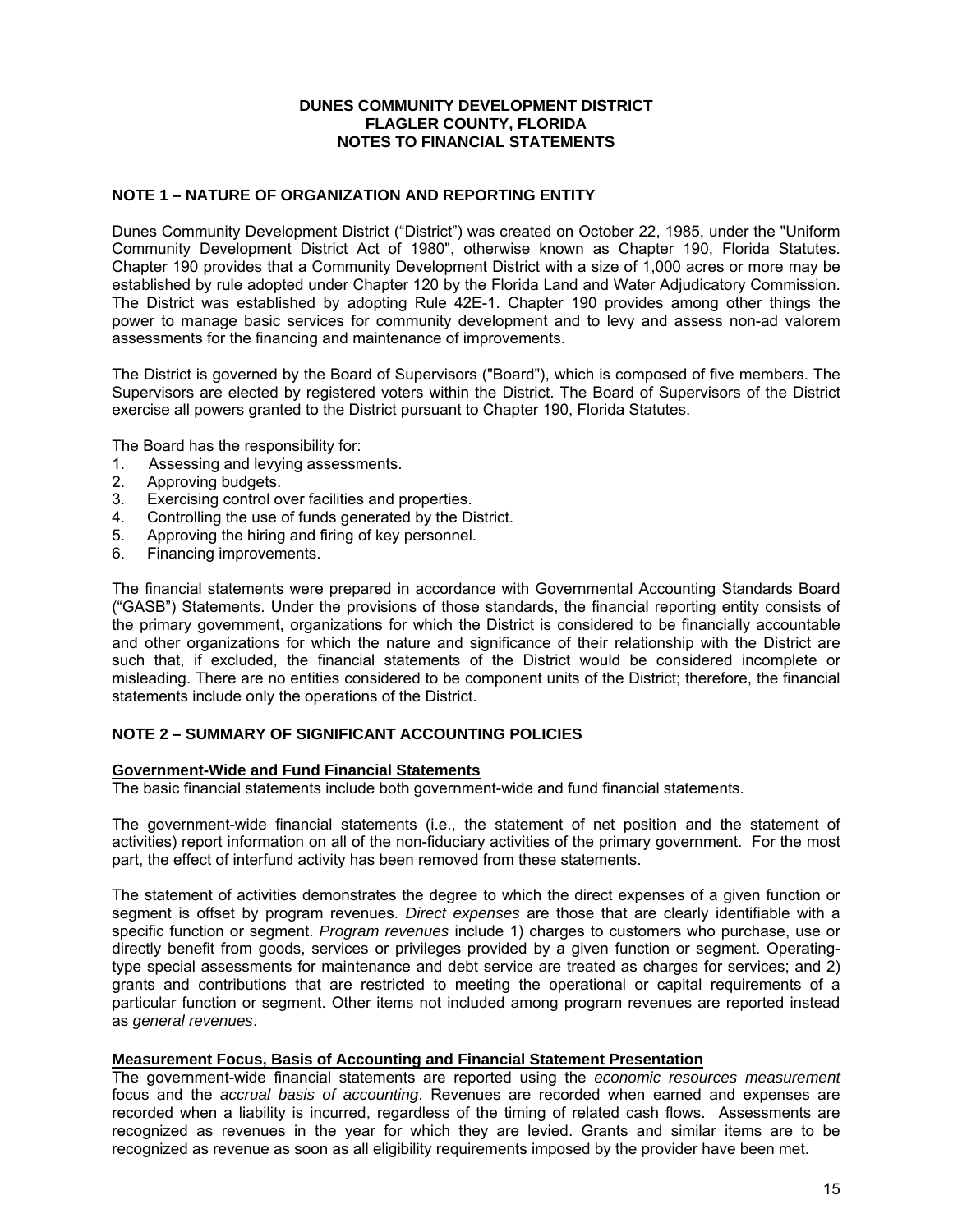#### **Measurement Focus, Basis of Accounting and Financial Statement Presentation (Continued)**

Governmental fund financial statements are reported using the *current financial resources measurement focus* and the *modified accrual basis of accounting*. Revenues are recognized as soon as they are both measurable and available. Revenues are considered to be *available* when they are collectible within the current period or soon enough thereafter to pay liabilities of the current period. For this purpose, the government considers revenues to be available if they are collected within 60 days of the end of the current fiscal period. Expenditures are recorded when a liability is incurred, as under accrual accounting. However, debt service expenditures are recorded only when payment is due.

#### Assessments

Assessments are non-ad valorem assessments on benefitted property within the District. Operating and Maintenance Assessments are based upon adopted budget and levied annually at a public hearing of the District. Debt Service Assessments are levied when Bonds are issued and assessed and collected on an annual basis. The District may collect assessments directly or utilize the uniform method of collection (Chapter 197.3632, Florida Statutes). Direct collected assessments are due as determined by annual assessment resolution adopted by the Board of Supervisors. Assessments collected under the uniform method are mailed by County Tax Collector on November 1 and due on or before March 31 of each year. Property owners may prepay a portion or all of the Debt Service Assessments on their property subject to various provisions in the Bond documents.

Assessments and interest associated with the current fiscal period are considered to be susceptible to accrual and so have been recognized as revenues of the current fiscal period. The portion of assessments receivable due within the current fiscal period is considered to be susceptible to accrual as revenue of the current period.

The government reports the following major governmental fund:

#### General Fund

The general fund is the general operating fund of the District. It is used to account for all financial resources except those required to be accounted for in another fund.

The following major proprietary funds are used by the District:

#### Water and Sewer and Effluent Reuse Fund

This enterprise fund is used to account for the operations of the water and sewer utility services within the District. The costs of providing services to the residents are recovered primarily through user charges.

#### Intracoastal Waterway Bridge Enterprise Fund

This enterprise fund is used to account for the operations of a toll bridge. The costs of providing services are recovered primarily through user charges.

Proprietary funds distinguish operating revenues and expenses from nonoperating items. Operating revenues and expenses generally result from providing services and producing and delivering goods in connection with a proprietary fund's principal ongoing operations. The principal operating revenues of the District's enterprise fund are charges to customers for sales and services. Operating expenses of the enterprise fund include the cost of sales and services, administrative expenses, and depreciation on capital assets. All revenues and expenses not meeting this definition are reported as non-operating revenues and expenses.

As a general rule, the effect of interfund activity has been eliminated from the government-wide financial statements.

When both restricted and unrestricted resources are available for use, it is the government's policy to use restricted resources first for qualifying expenditures, then unrestricted resources as they are needed.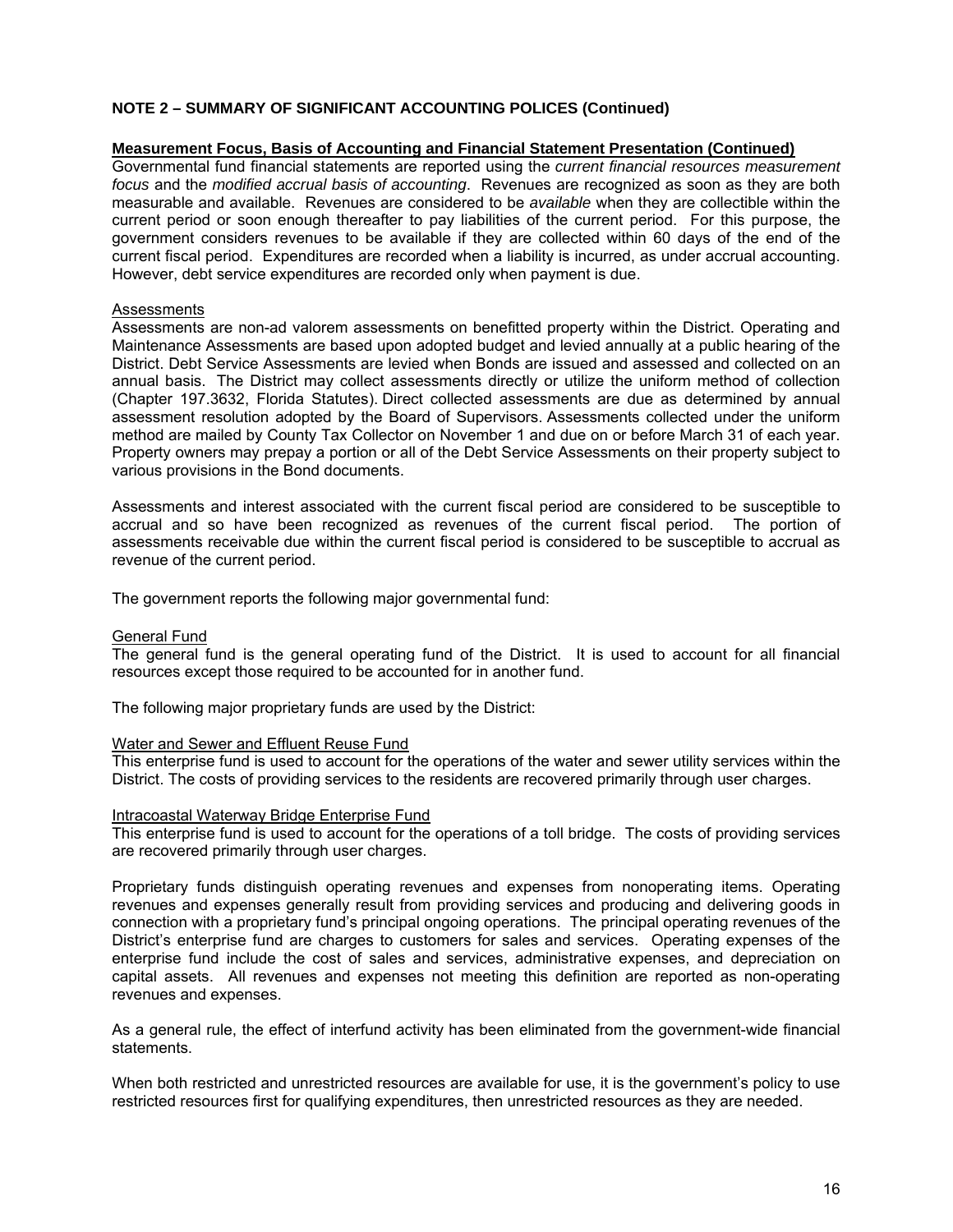## **New Accounting Standards Adopted**

During fiscal year 2016, the District adopted three new accounting standards as follows:

#### GASB 72, *Fair Value Measurement and Application*

The Statement improves financial reporting by clarifying the definition of fair value for financial reporting purposes, establishing general principles for measuring fair value, providing additional fair value application guidance, and enhancing disclosures about fair value measurements. These improvements are based in part on the concepts and definitions established in Concepts Statement No. 6, *Measurement of Elements of Financial Statements,* and other relevant literature.

GASB 76 - *The Hierarchy of Generally Accepted Accounting Principles for State and Local Governments*  The Statement identifies—in the context of the current governmental financial reporting environment—the sources of accounting principles used to prepare financial statements of state and local governmental entities in conformity with generally accepted accounting principles (GAAP) and the framework for selecting those principles.

## GASB 79 - *Certain External Investment Pools and Pool Participants*

This Statement establishes accounting and financial reporting standards for qualifying external investment pools that elect to measure for financial reporting purposes all of their investments at amortized cost. This Statement also establishes accounting and financial reporting standards for state and local governments that participate in a qualifying external investment pool that measures for financial reporting purposes all of its investments at amortized cost.

## **Assets, Liabilities and Net Position or Equity**

#### Restricted Assets

These assets represent cash and investments set aside pursuant to Bond covenants or contractual restrictions.

## Deposits and Investments

The District's cash and cash equivalents are considered to be cash on hand and demand deposits (interest and non-interest bearing).

The District has elected to proceed under the Alternative Investment Guidelines as set forth in Section 218.415 (17) Florida Statutes. The District may invest any surplus public funds in the following:

- a) The Local Government Surplus Trust Funds, or any intergovernmental investment pool authorized pursuant to the Florida Interlocal Cooperation Act;
- b) Securities and Exchange Commission registered money market funds with the highest credit quality rating from a nationally recognized rating agency;
- c) Interest bearing time deposits or savings accounts in qualified public depositories;
- d) Direct obligations of the U.S. Treasury.

Securities listed in paragraph c and d shall be invested to provide sufficient liquidity to pay obligations as they come due. In addition, surplus funds may be deposited into certificates of deposit which are insured.

The State Board of Administration's ("SBA") Local Government Surplus Funds Trust Fund ("Florida PRIME") is a"2a-7 like" pool. A "2a-7 like" pool is an external investment pool that is not registered with the Securities and Exchange Commission ("SEC") as an investment company, but nevertheless has a policy that it will, and does, operate in a manner consistent with the SEC's Rule 2a-7 of the Investment Company Act of 1940, which comprises the rules governing money market funds. Thus, the pool operates essentially as a money market fund. The District has reported its investment in Florida PRIME at amortized cost for financial reporting purposes.

The District records all interest revenue related to investment activities in the respective funds. Investments are measured at amortized cost or reported at fair value as required by generally accepted accounting principles.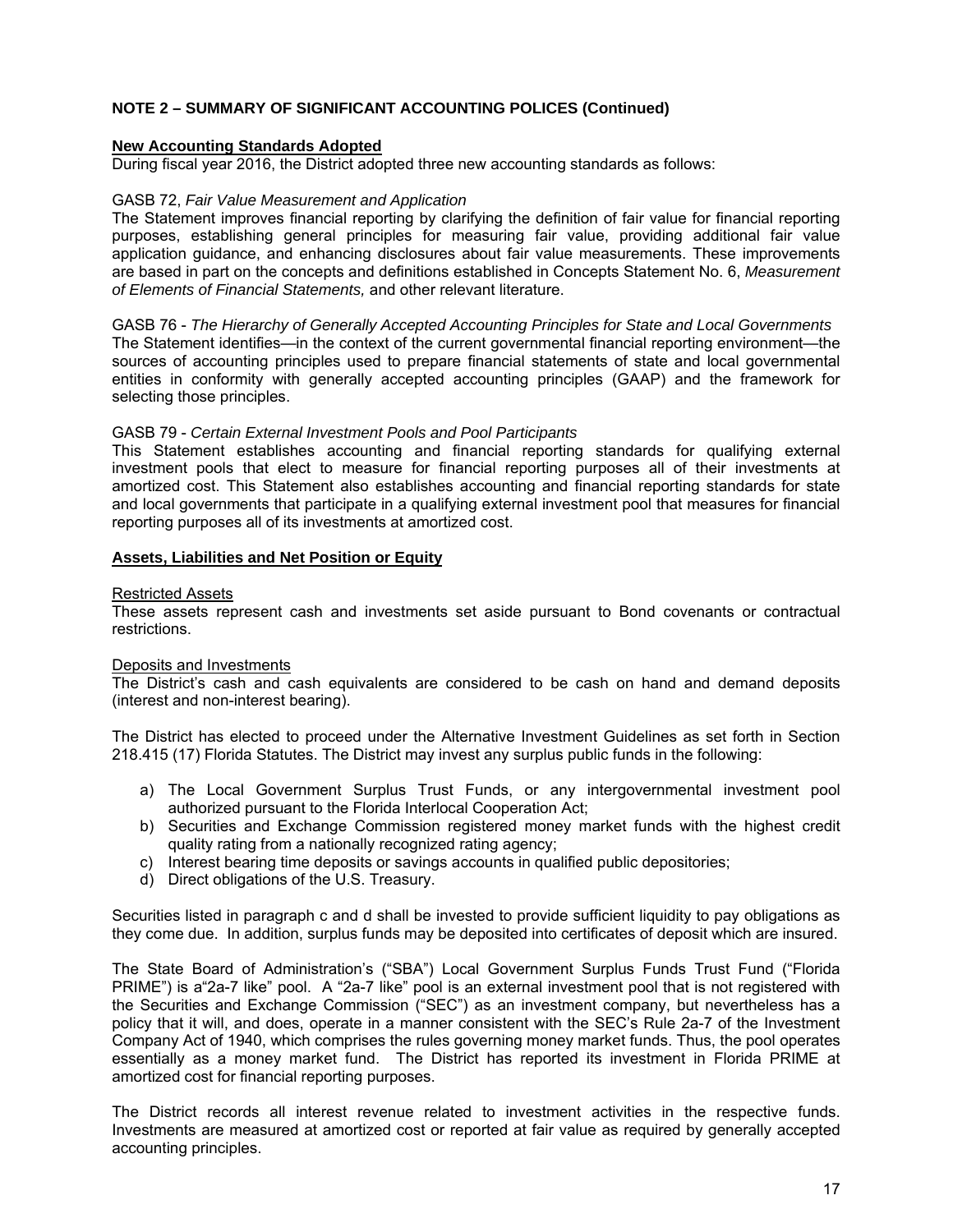#### **Assets, Liabilities and Net Position or Equity (Continued)**

#### Inventories and Prepaid Items

Inventories of governmental funds are recorded as expenditures when consumed rather than when purchased.

Certain payments to vendors reflect costs applicable to future accounting periods and are recorded as prepaid items in both government-wide and fund financial statements.

#### Capital Contributions

Capital Contributions consists of infrastructure improvements conveyed by the Developer or other entities to the District and cash contributions made by the Developer for infrastructure improvements.

#### Unearned Revenue

Unearned revenue in the Water and Sewer and Effluent Reuse Enterprise Fund consists of connection fees advanced by one of the Developers. Revenue is considered unearned until the specific unit is connected to the water and sewer system. Unearned revenue in the Intracoastal Waterway Bridge Enterprise Fund consists of amounts collected for toll passes which have not been used up by the customers.

#### Capital Assets

Capital assets include property, plant and equipment, and infrastructure assets (e.g., roads, sidewalks and similar items). Assets used for general government activities are reported in the governmental activities columns in the government-wide financial statements. Capital assets are defined by the government as assets with an initial, individual cost of more than \$5,000 (amount not rounded) and an estimated useful life in excess of two years. Such assets are recorded at historical cost or estimated historical cost if purchased or constructed. Donated capital assets are recorded at estimated fair market value at the date of donation.

The costs of normal maintenance and repairs that do not add to the value of the asset or materially extend assets lives are not capitalized. Major outlays for capital assets and improvements are capitalized as projects are constructed.

Property, plant and equipment of the District are depreciated using the straight-line method over the following estimated useful lives:

| Assets                  | Years     |
|-------------------------|-----------|
| Infrastructure          | $25 - 50$ |
| Roadways                | 26        |
| Machinery and equipment | 5         |

In the governmental fund financial statements, amounts incurred for the acquisition of capital assets are reported as fund expenditures. Depreciation expense is not reported in the governmental fund financial statements.

#### Long-Term Obligations

In the government-wide financial statements long-term debt and other long-term obligations are reported as liabilities in the statement of net position. Bond premiums and discounts are deferred and amortized ratably over the life of the Bonds. Bonds payable are reported net of applicable premiums or discounts. Bond issuance costs are expensed when incurred.

In the fund financial statements, governmental fund types recognize Bond premiums and discounts, as well as issuance costs, during the current period. The face amount of debt issued is reported as other financing sources. Premiums received on debt issuances are reported as other financing sources while discounts on debt issuances are reported as other financing uses. Issuance costs, whether or not withheld from the actual debt proceeds received, are reported as debt service expenditures.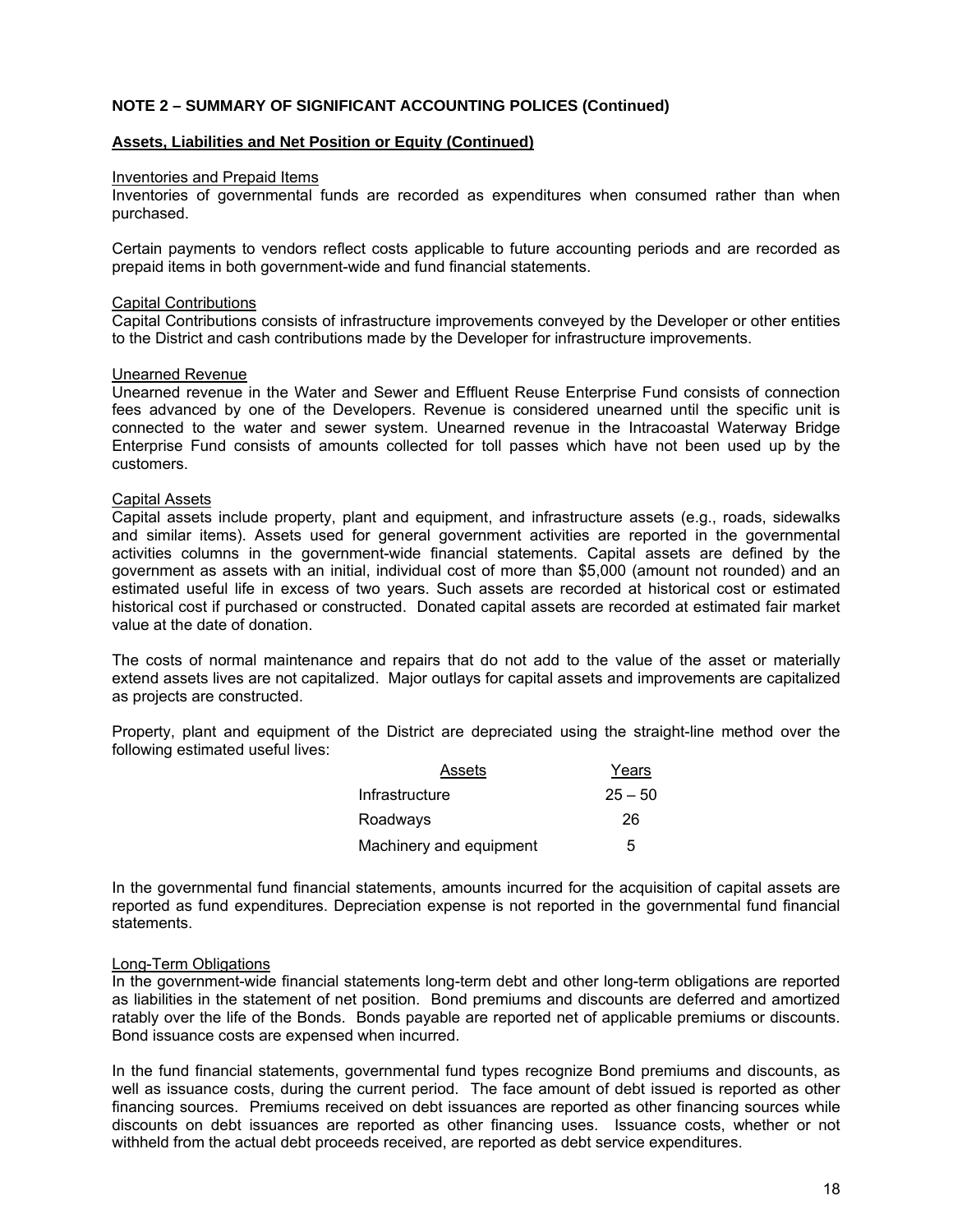#### **Assets, Liabilities and Net Position or Equity (Continued)**

#### Deferred Outflows/Inflows of Resources

Deferred outflows of resources represent a consumption of net position that applies to future reporting period(s). For example, the District would record deferred outflows of resources on the statement of net position related to debit amounts resulting from current and advance refundings resulting in the defeasance of debt (i.e. when there are differences between the reacquisition price and the net carrying amount of the old debt).

Deferred inflows of resources represent an acquisition of net position that applies to future reporting period(s). For example, when an asset is recorded in the governmental fund financial statements, but the revenue is unavailable, the District reports a deferred inflow of resources on the balance sheet until such times as the revenue becomes available.

#### Fund Equity/Net Position

In the fund financial statements, governmental funds report non spendable and restricted fund balance for amounts that are not available for appropriation or are legally restricted by outside parties for use for a specific purpose. Assignments of fund balance represent tentative management plans that are subject to change.

The District can establish limitations on the use of fund balance as follows:

Committed fund balance – Amounts that can be used only for the specific purposes determined by a formal action (resolution) of the Board of Supervisors. Commitments may be changed or lifted only by the Board of Supervisors taking the same formal action (resolution) that imposed the constraint originally. Resources accumulated pursuant to stabilization arrangements sometimes are reported in this category.

Assigned fund balance – Includes spendable fund balance amounts that are intended to be used for specific purposes that are neither considered restricted nor committed. The Board may also assign fund balance as it does when appropriating fund balance to cover differences in estimated revenue and appropriations in the subsequent year's appropriated budget. Assignments are generally temporary and normally the same formal action need not be taken to remove the assignment.

The District first uses committed fund balance, followed by assigned fund balance and then unassigned fund balance when expenditures are incurred for purposes for which amounts in any of the unrestricted fund balance classifications could be used.

Net position is the difference between assets and deferred outflows of resources less liabilities and deferred inflows of resources. Net position in the government-wide financial statements are categorized as net investment in capital assets, restricted or unrestricted. Net investment in capital assets represents net position related to infrastructure and property, plant and equipment. Restricted net position represents the assets restricted by the District's Bond covenants or other contractual restrictions. Unrestricted net position consists of the net position not meeting the definition of either of the other two components.

## **Other Disclosures**

#### Use of Estimates

The preparation of financial statements in conformity with generally accepted accounting principles requires management to make estimates and assumptions that affect the reported amounts of assets and liabilities, and disclosure of contingent assets and liabilities at the date of the financial statements, and the reported amounts of revenues and expenditures during the reporting period. Actual results could differ from those estimates.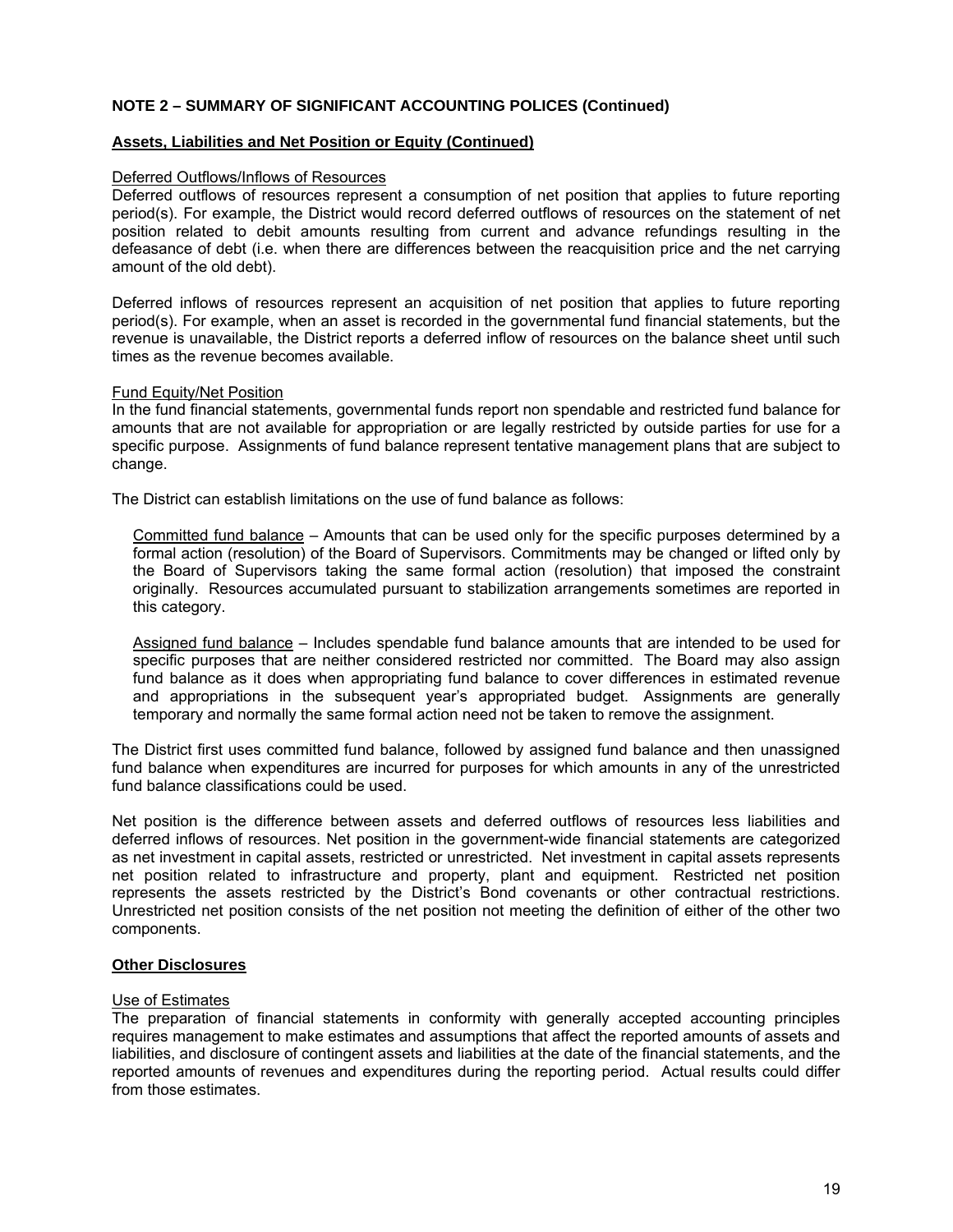# **NOTE 3 – BUDGETARY INFORMATION**

The District is required to establish a budgetary system and an approved Annual Budget. Annual Budgets are adopted on a basis consistent with generally accepted accounting principles for the general fund. All annual appropriations lapse at fiscal year end.

The District follows these procedures in establishing the budgetary data reflected in the financial statements.

- a) Each year the District Manager submits to the District Board a proposed operating budget for the fiscal year commencing the following October 1.
- b) Public hearings are conducted to obtain public comments.
- c) Prior to October 1, the budget is legally adopted by the District Board.
- d) All budget changes must be approved by the District Board.
- e) The budgets are adopted on a basis consistent with generally accepted accounting principles.
- f) Unused appropriation for annually budgeted funds lapse at the end of the year.

## **NOTE 4** – **DEPOSITS AND INVESTMENTS**

#### **Deposits**

The District's cash balances were entirely covered by federal depository insurance or by a collateral pool pledged to the State Treasurer. Florida Statutes Chapter 280, "Florida Security for Public Deposits Act", requires all qualified depositories to deposit with the Treasurer or another banking institution eligible collateral equal to various percentages of the average daily balance for each month of all public deposits in excess of any applicable deposit insurance held. The percentage of eligible collateral (generally, U.S. Governmental and agency securities, state or local government debt, or corporate bonds) to public deposits is dependent upon the depository's financial history and its compliance with Chapter 280. In the event of a failure of a qualified public depository, the remaining public depositories would be responsible for covering any resulting losses.

#### **Investments**

The District's investments were held as follows at September 30, 2016:

| <b>Investment</b>                            | Maturities                   | Fair Value | Credit Risk |
|----------------------------------------------|------------------------------|------------|-------------|
| Investment in Local Government Surplus Funds | Weighted average of the fund |            | S&P AAAm    |
| Trust Fund (Florida PRIME)                   | portfolio: 50 days           | 20,626,828 |             |
| Total Investments                            |                              | 20.626.828 |             |

*Credit risk –* For investments, credit risk is generally the risk that an issuer of an investment will not fulfill its obligation to the holder of the investment. This is measured by the assignment of a rating by a nationally recognized statistical rating organization. Investment ratings by investment type are included in the preceding summary of investments.

*Concentration risk –* The District places no limit on the amount the District may invest in any one issuer.

*Interest rate risk –* The District does not have a formal policy that limits investment maturities as a means of managing exposure to fair value losses arising from increasing interest rates.

*Fair Value Measurement –* When applicable, the District measures and records its investments using fair value measurement guidelines established in accordance with GASB Statements. The framework for measuring fair value provides a fair value hierarchy that prioritizes the inputs to valuation techniques.

These guidelines recognize a three-tiered fair value hierarchy, in order of highest priority, as follows:

- *Level 1:* Investments whose values are based on unadjusted quoted prices for identical investments in active markets that the District has the ability to access;
- *Level 2:* Investments whose inputs other than quoted market prices are observable either directly or indirectly; and,
- *Level 3:* Investments whose inputs are unobservable.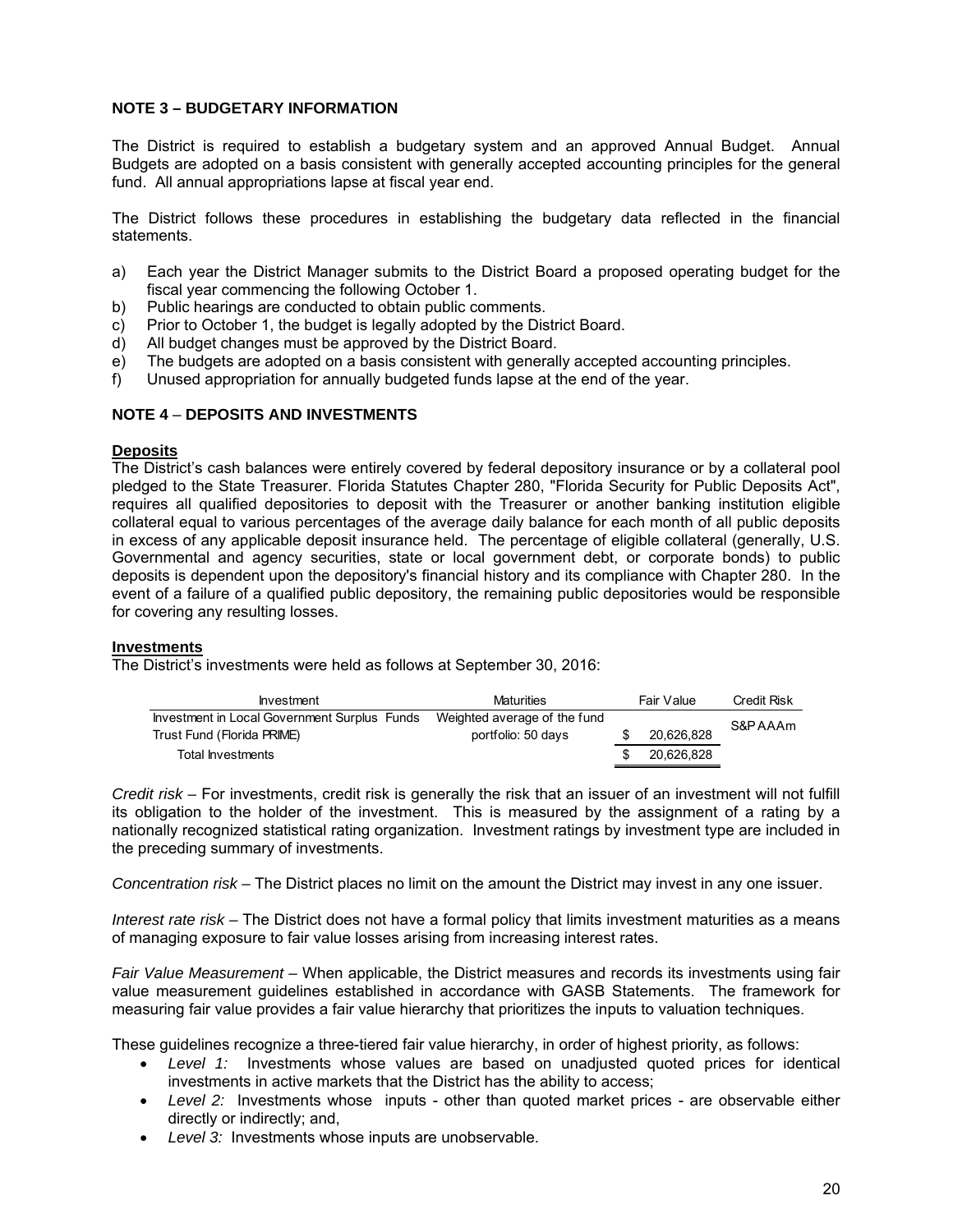# **NOTE 4** – **DEPOSITS AND INVESTMENTS (Continued)**

#### **Investments (Continued)**

The fair value measurement level within the fair value hierarchy is based on the lowest level of any input that is significant to the entire fair value measurement. Valuation techniques used should maximize the use of observable inputs and minimize the use of unobservable inputs.

Money market investments that have a maturity at the time of purchase of one year or less and are held by governments other than external investment pools should be measured at amortized cost. For external investment pools that qualify to be measured at amortized cost, the pool's participants should also measure their investments in that external investment pool at amortized cost for financial reporting purposes. Accordingly, the District's investments have been reported at amortized cost above.

*External Investment Pool –* With regard to redemption dates, Chapter 218.409(8)(a), Florida Statutes, states that "The principal, and any part thereof, of each account constituting the trust fund is subject to payment at any time from the moneys in the trust fund. However, the Executive Director may, in good faith, on the occurrence of an event that has a material impact on liquidity or operations of the trust fund, for 48 hours limit contributions to or withdrawals from the trust fund to ensure that the Board can invest moneys entrusted to it in exercising its fiduciary responsibility. Such action must be immediately disclosed to all participants, the Trustees, the Joint Legislative Auditing Committee, the Investment Advisory Council, and the Participant Local Government Advisory Council. The Trustees shall convene an emergency meeting as soon as practicable from the time the Executive Director has instituted such measures and review the necessity of those measures. If the Trustees are unable to convene an emergency meeting before the expiration of the 48-hour moratorium on contributions and withdrawals, the moratorium may be extended by the Executive Director until the Trustees are able to meet to review the necessity for the moratorium. If the Trustees agree with such measures, the Trustees shall vote to continue the measures for up to an additional 15 days. The Trustees must convene and vote to continue any such measures before the expiration of the time limit set, but in no case may the time limit set by the Trustees exceed 15 days."

With regard to liquidity fees, Florida Statute 218.409(4) provides authority for the SBA to impose penalties for early withdrawal, subject to disclosure in the enrollment materials of the amount and purpose of such fees. At present, no such disclosure has been made.

As of September 30, 2016, there were no redemption fees or maximum transaction amounts, or any other requirements that serve to limit a participant's daily access to 100% of their account value.

## **NOTE 5 – RECEIVABLES**

Receivables at September 30, 2016 are as follows:

|              | Water, Sew er and |                        |        |         |  |  |  |  |
|--------------|-------------------|------------------------|--------|---------|--|--|--|--|
|              |                   | <b>Effluent Reuse</b>  |        |         |  |  |  |  |
|              |                   | <b>Enterprise Fund</b> | Totals |         |  |  |  |  |
| Receivables: |                   |                        |        |         |  |  |  |  |
| Accounts     | S                 | 508.455                | S      | 508,455 |  |  |  |  |
|              | S                 | 508.455                |        | 508.455 |  |  |  |  |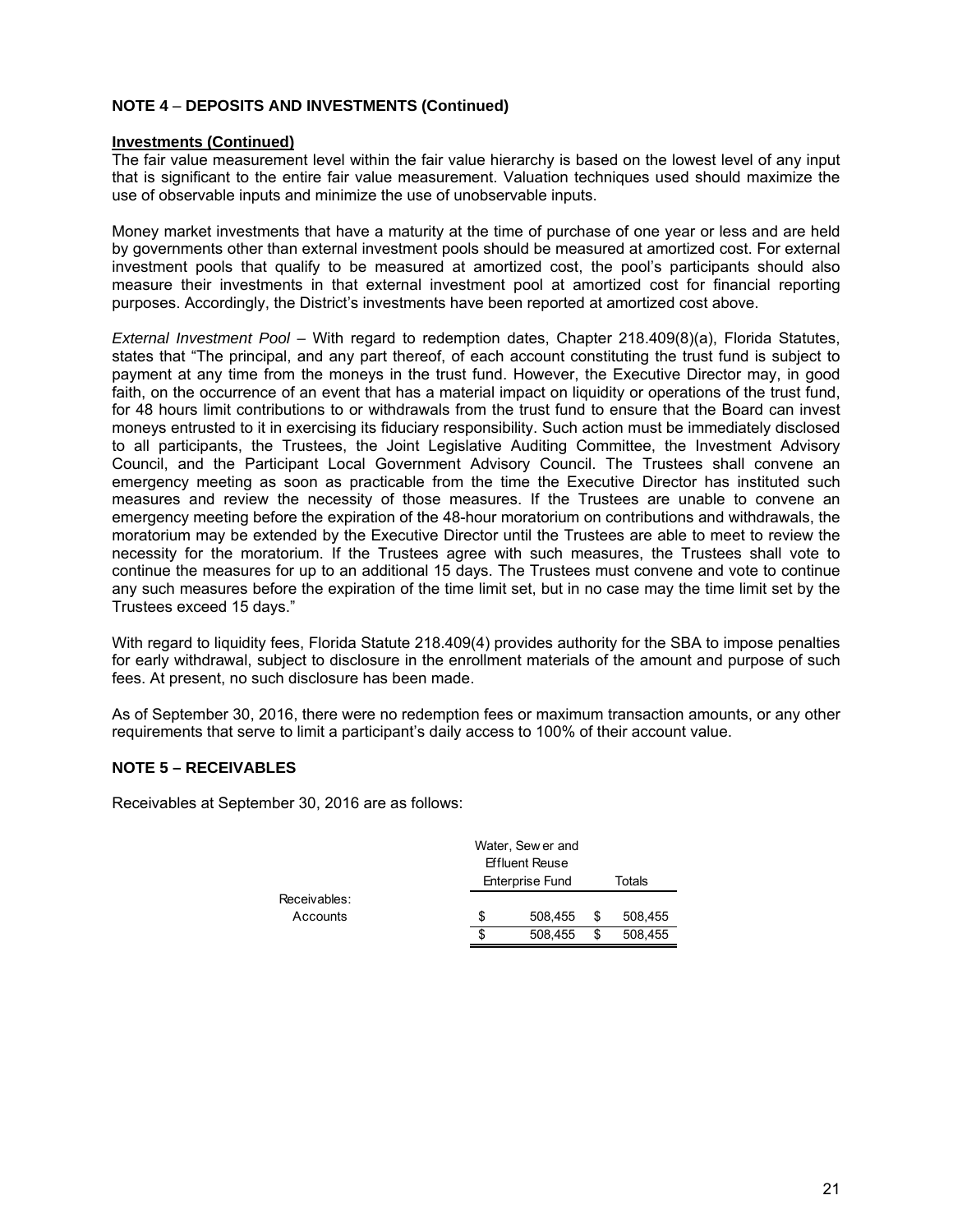# **NOTE 6 – CAPITAL ASSETS**

Capital asset activity for the fiscal year ended September 30, 2016 was as follows:

|                                              | Beginning<br>Balance |              | <b>Additions</b> | <b>Deletions</b> |    | Ending<br>Balance        |           |              |
|----------------------------------------------|----------------------|--------------|------------------|------------------|----|--------------------------|-----------|--------------|
| Governmental Activities                      |                      |              |                  |                  |    |                          |           |              |
| Capital assets being depreciated:            |                      |              |                  |                  |    |                          |           |              |
| Infrastructure                               | \$                   | 104,208      | \$               |                  | \$ |                          | \$        | 104,208      |
| Machinery and equipment                      |                      | 12,575       |                  | 6,499            |    |                          |           | 19,074       |
| Total capital assets, being depreciated      |                      | 116,783      |                  | 6,499            |    |                          |           | 123,282      |
|                                              |                      |              |                  |                  |    |                          |           |              |
| Less accumulated depreciation for:           |                      |              |                  |                  |    |                          |           |              |
| Infrastructure                               |                      | 4,342        |                  | 2,605            |    |                          |           | 6,947        |
| Machinery and equipment                      |                      | 4,820        |                  | 3,815            |    |                          |           | 8,635        |
| Total accumulated depreciation               |                      | 9,162        |                  | 6,420            |    |                          |           | 15,582       |
| Total capital assets, being depreciated, net |                      | 107,621      |                  | 79               |    |                          |           | 107,700      |
| Governmental activities capital assets, net  | \$                   | 107,621      | \$               | 79               | \$ |                          | \$        | 107,700      |
|                                              |                      |              |                  |                  |    |                          |           |              |
| <b>Business-type Activities</b>              |                      |              |                  |                  |    |                          |           |              |
| Capital assets not being depreciated:        |                      |              |                  |                  |    |                          |           |              |
| Land                                         | \$                   | 960,488      | \$               |                  | \$ |                          | \$        | 960,488      |
| Construction in progress                     |                      |              |                  | 235,384          |    |                          |           | 235,384      |
| Total capital assets, not being depreciated  |                      | 960,488      |                  | 235,384          |    | $\overline{\phantom{a}}$ |           | 1,195,872    |
| Capital assets being depreciated:            |                      |              |                  |                  |    |                          |           |              |
| <b>Infrastructure</b>                        | 51,435,319           |              | 36,471           |                  |    |                          |           | 51,471,790   |
| Roadw ays                                    | 1,873,188            |              |                  |                  |    |                          |           | 1,873,188    |
| Machinery and equipment                      | 3,338,561            |              | 78,737           |                  |    |                          | 3,417,298 |              |
| Total capital assets, being depreciated      |                      | 56,647,068   |                  | 115,208          |    | $\overline{\phantom{a}}$ |           | 56,762,276   |
|                                              |                      |              |                  |                  |    |                          |           |              |
| Less accumulated depreciation for:           |                      |              |                  |                  |    |                          |           |              |
| Infrastructure                               |                      | 21,571,109   |                  | 1,354,591        |    |                          |           | 22,925,700   |
| Roadw ays                                    |                      | 72,046       |                  | 72,046           |    |                          |           | 144,092      |
| Machinery and equipment                      |                      | 3,172,225    |                  | 63,022           |    |                          |           | 3,235,247    |
| Total accumulated depreciation               |                      | 24,815,380   |                  | 1,489,659        |    |                          |           | 26,305,039   |
| Total capital assets, being depreciated, net |                      | 31,831,688   |                  | (1,374,451)      |    |                          |           | 30,457,237   |
| Business-type activities capital assets, net |                      | \$32,792,176 | \$               | (1, 139, 067)    | \$ |                          |           | \$31,653,109 |

During the current fiscal year, the District began the design and engineering of its Wastewater Treatment Plant Expansion Project and replacement of its toll system.

During the prior fiscal, the District assumed ownership and maintenance responsibility of Hammock Dunes Parkway from the Ocean Hammock Property Owners Association (OHPOA). In conjunction with the conveyance, OHPOA also transferred \$279,912 in reserves to the District for future maintenance on the property. \$259,593 of this amount is included in restricted net position at September 30, 2016.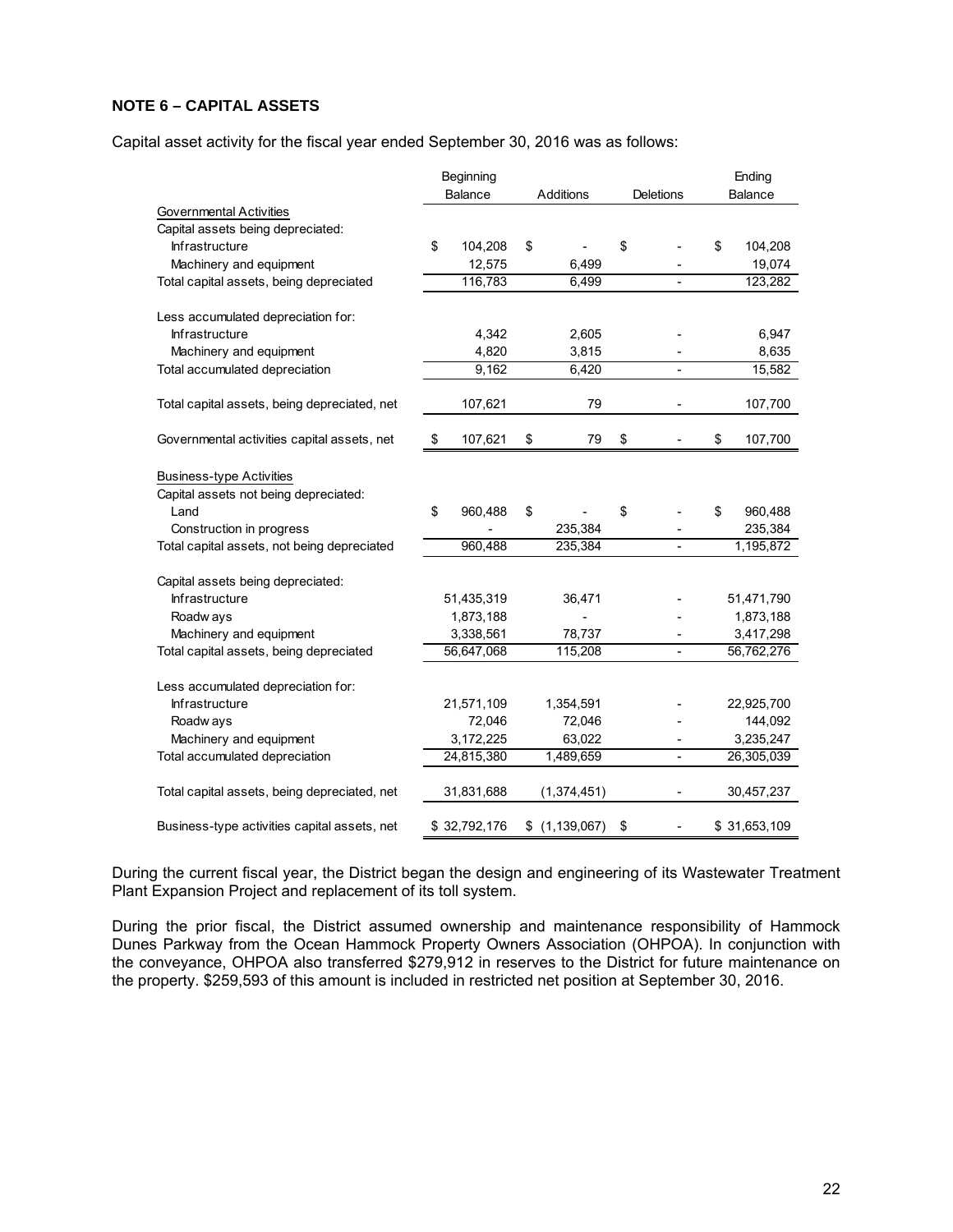# **NOTE 6 – CAPITAL ASSETS (Continued)**

Depreciation expense was charged to function/programs of the primary government as follows:

| Governmental activities:<br>General government                                    | \$ | 2,605                  |
|-----------------------------------------------------------------------------------|----|------------------------|
| Maintenance and operations                                                        |    | 3,815                  |
| Total depreciation expense                                                        | S. | 6,420                  |
| Business-type activities:<br>Water and sew er utilities<br>Toll bridge operations |    | \$1,186,859<br>302,800 |
| Total depreciation expense                                                        |    | \$1,489,659            |

## **NOTE 7 – WATER, SEWER, AND EFFLUENT REUSE TRANSACTIONS**

In accordance with the Utility Connection Collection and Reimbursement Agreement amounts advanced as connection fees in previous years are reduced by the portion of the connection fees collected from outside customers during the fiscal year. On June 18, 2013, the Developer, HD Associates, LP, transferred its rights under the Utility Connection Collection & Reimbursement Agreement to the Hammock Dunes Owners Association, Inc. (HDOA). The transfer provided that all potential payments made after April 1, 2013 under the Agreements were to be made to the HDOA. During the fiscal year ended September 30, 2016, HDOA received refunds of \$31,320.

## **NOTE 8 – INTER-LOCAL AGREEMENTS**

The District has entered into an Inter-local Agreement with the City of Palm Coast ("City"), Florida pertaining to the provision of utility services whereby the City shall supply and the District shall accept at the point of delivery up to a maximum daily volume of 2.6 million gallons per day of reclaimed water subject to the terms and conditions outlined in the agreement. The City and the District shall obtain, maintain and amend, at their own expense, all permits, consents, and approvals as required by law for performance of their respective obligations outlined in the Inter-local Agreement.

Whenever either the District or the City is confronted by an emergency water condition and desires to purchase available potable water from the other, the requesting party shall notify the selling party, in writing or by phone, and request that up to 0.5 million gallons per day of available potable water be transferred to the requesting party for a continuous period not to exceed 60 days. The selling party shall respond as soon as possible in an emergency condition or within twenty-four hours. The duration of the transfer may be extended by mutual agreement of the parties.

On December 19, 2011, the District entered into an Inter-local Agreement with Flagler County ("County"), whereby the District will make certain surplus bridge funds available to the County for community projects to be approved by the District. The community projects shall be within the boundaries of the District or directly adjacent to the District boundaries. The District agreed to provide an initial contribution of \$1 million, of which \$350,000 is to be used for certain improvements in the Hammock Dunes DRI. In addition, commencing on October 1, 2013 and ending on October 1, 2016, the District shall make available to the County \$200,000 per year for mutually agreed upon beneficial community projects. During the prior fiscal year, the agreement was amended to allow each party, at their sole discretion, to allocate the specific allocation of one half of the total funds or community projects. As a result, during the prior fiscal years, the District completed a sidewalk construction and other projects that were applied to this commitment. During the current fiscal year, additional projects totaling \$165,012 were completed and applied to this commitment. The restricted net position of \$1,178 million at September 30, 2016 in the Intracoastal Waterway Bridge Fund relates to the remaining community projects.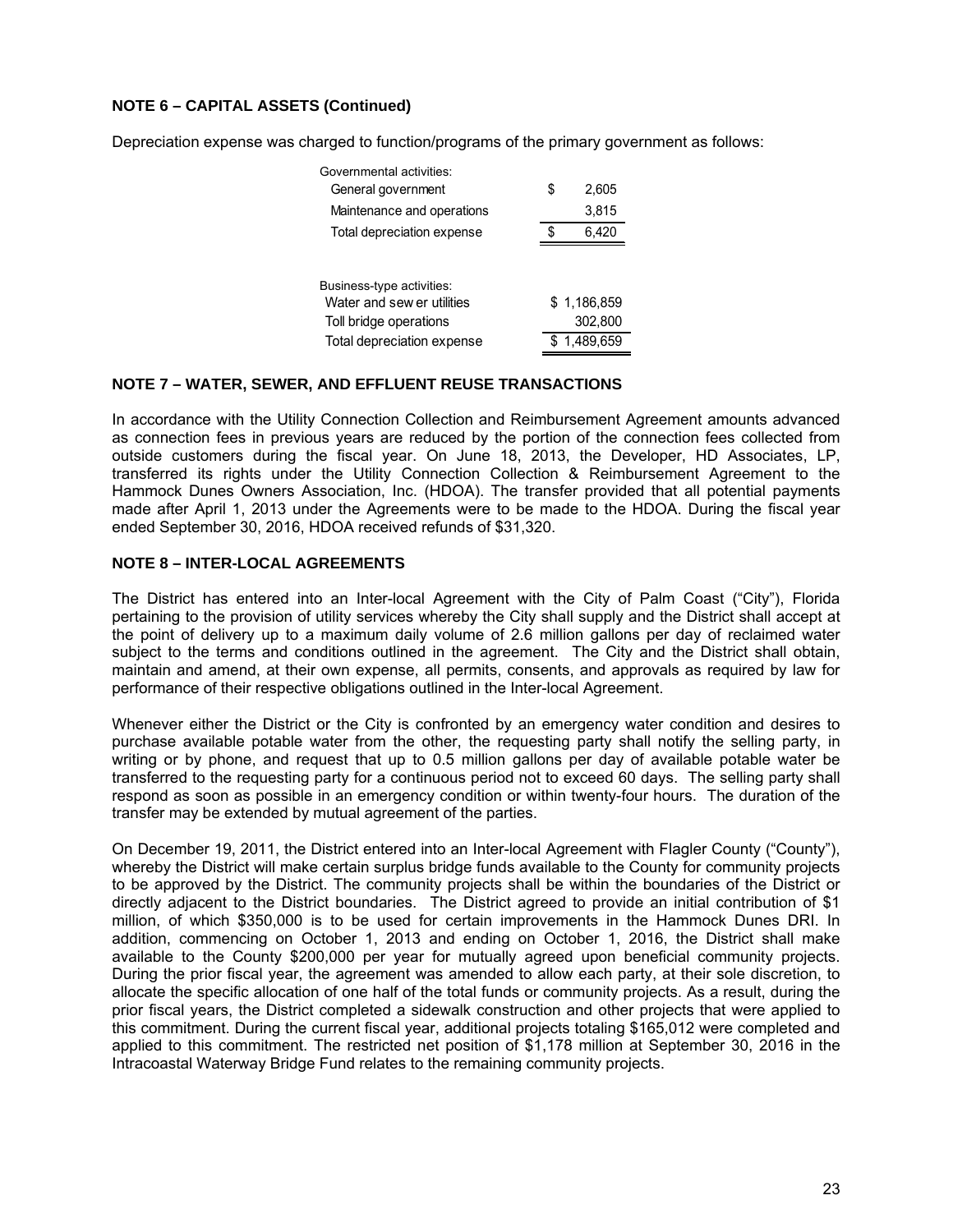# **NOTE 9 – INTERFUND TRANSFERS**

Interfund transfers for the fiscal year ended September 30, 2014 were as follows:

| Fund             | Transfer in | Transfer out |         |  |  |
|------------------|-------------|--------------|---------|--|--|
| General          | 173.000     |              | -       |  |  |
| <b>Bridge</b>    |             |              | 93,000  |  |  |
| Water and sew er |             |              | 80.000  |  |  |
| Total            | 173.000     | S            | 173,000 |  |  |

Transfers are used to move revenues from the fund where collection occurs to the fund where funds have been reallocated for use. In the case of the District, transfers from the enterprise funds to the general fund were approved by the Board in the fiscal year 2016 budget to allocate surplus funds to offset the cost of general operations.

## **NOTE 10 – RETIREMENT PLAN**

The District maintains a defined contribution plan for employees who meet a certain pay requirement. The District's required contribution is 6% of the total salaries of qualified participants. Total salaries of qualified participants for the fiscal year ended September 30, 2016 were \$967,422. Employer contributions for the period were approximately \$56,049.

## **NOTE 11 – MANAGEMENT COMPANY**

The District has contracted with a management company to perform management advisory services, which include financial and accounting advisory services. Certain employees of the management company also serve as officers of the District. Under the agreement, the District compensates the management company for management, accounting, financial reporting, computer and other administrative costs.

## **NOTE 12 – RISK MANAGEMENT**

The District is exposed to various risks of loss related to torts; theft of, damage to, and destruction of assets; errors and omissions; and natural disasters. The District has obtained commercial insurance from independent third parties to mitigate the costs of these risks; coverage may not extend to all situations. Settled claims from these risks have not exceeded commercial insurance coverage over the past three years.

The District is involved in various claims and litigation arising in the ordinary course of operations, none of which, in the opinion of the Board of Supervisors and District Manager, will have a material effect on the District's financial position.

## **NOTE 13 – COMMITMENTS AND CONTINGENCIES**

The District is involved in a lawsuit with a landowner relating the District's right to collect certain water capacity charges. No adjustment has been made to the financial statements relating to this matter as the outcome of the case cannot be determined.

As of September 30, 2016, the District had commitment on open contracts for various capital and maintenance projects. The contracts totaled approximately \$825,272, of which approximately \$427,718 was uncompleted at September 30, 2016.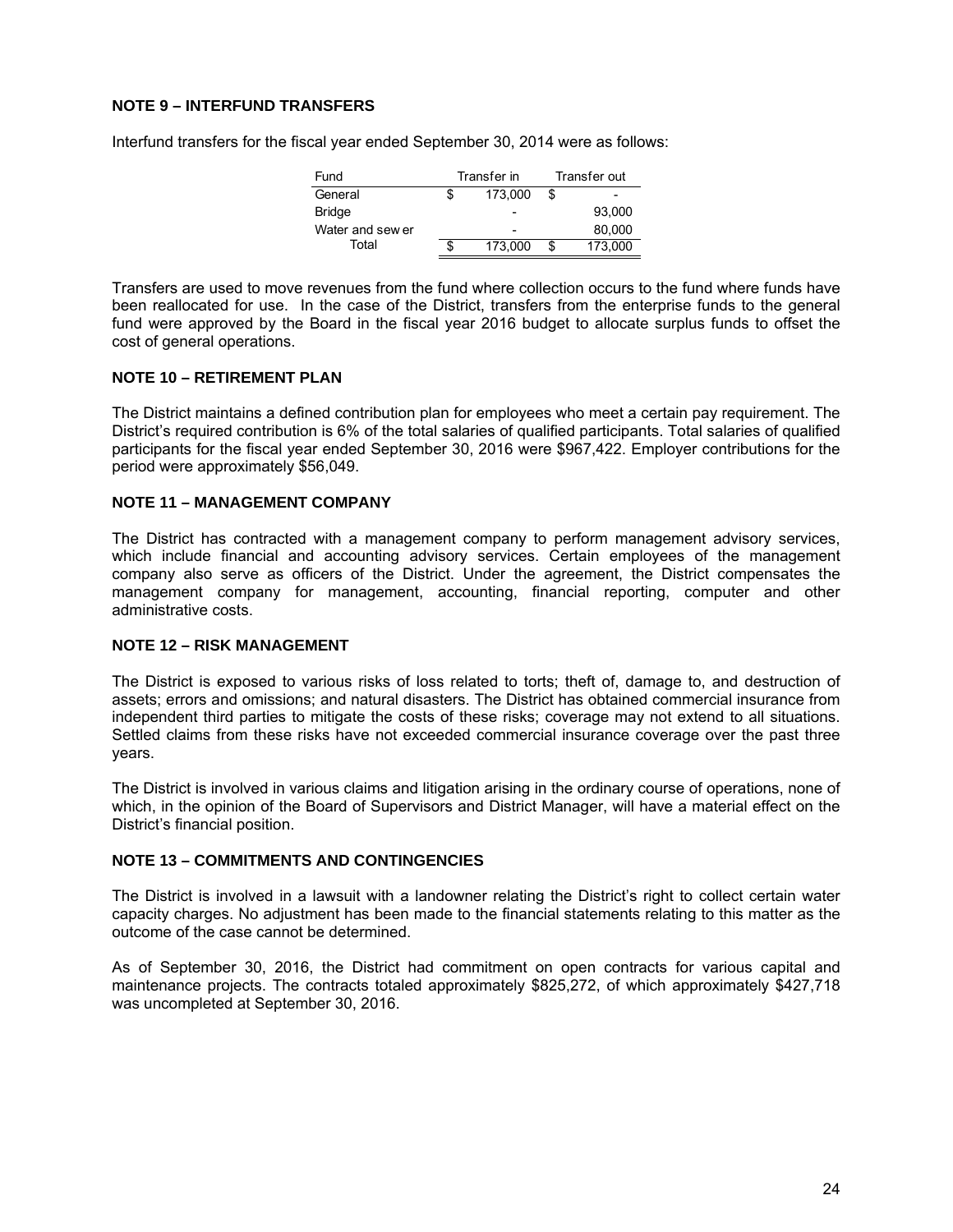## **DUNES COMMUNITY DEVELOPMENT DISTRICT FLAGLER COUNTY, FLORIDA SCHEDULE OF REVENUES, EXPENDITURES AND CHANGES IN FUND BALANCE - BUDGET AND ACTUAL – GENERAL FUND FOR THE FISCAL YEAR ENDED SEPTEMBER 30, 2016**

|                                          |                                   |           |        |            |               | Variance |  |
|------------------------------------------|-----------------------------------|-----------|--------|------------|---------------|----------|--|
|                                          | <b>Budget</b><br>Original & Final |           |        |            | Favorable     |          |  |
|                                          |                                   |           | Actual |            | (Unfavorable) |          |  |
| <b>REVENUES</b>                          |                                   |           |        |            |               |          |  |
| Maintenance assessments                  | \$                                | 167,000   | \$     | 161,231    | \$            | (5,769)  |  |
| Interest income                          |                                   |           |        | 1,095      |               | 1,095    |  |
| <b>Total revenues</b>                    |                                   | 167,000   |        | 162,326    |               | (4,674)  |  |
| <b>EXPENDITURES</b>                      |                                   |           |        |            |               |          |  |
| Current                                  |                                   |           |        |            |               |          |  |
| General government                       |                                   | 199,700   |        | 177,074    |               | 22,626   |  |
| Maintenance and operations               |                                   | 125,300   |        | 130,125    |               | (4,825)  |  |
| Capital outlay                           |                                   | 15,000    |        | 8,995      |               | 6,005    |  |
| Total expenditures                       |                                   | 340,000   |        | 316,194    |               | 23,806   |  |
| Excess (deficiency) of revenues          |                                   |           |        |            |               |          |  |
| over (under) expenditures                |                                   | (173,000) |        | (153, 868) |               | 19,132   |  |
| OTHER FINANCING SOURCES (USES)           |                                   |           |        |            |               |          |  |
| Transfer in                              |                                   | 173,000   |        | 173,000    |               |          |  |
| Total other financing sources and (uses) |                                   | 173,000   |        | 173,000    |               |          |  |
| Net change in fund balance               |                                   |           |        | 19,132     | \$            | 19,132   |  |
| Fund balance - beginning                 |                                   |           |        | 175,711    |               |          |  |
| Fund balance - ending                    |                                   |           | \$     | 194,843    |               |          |  |

See notes to required supplementary information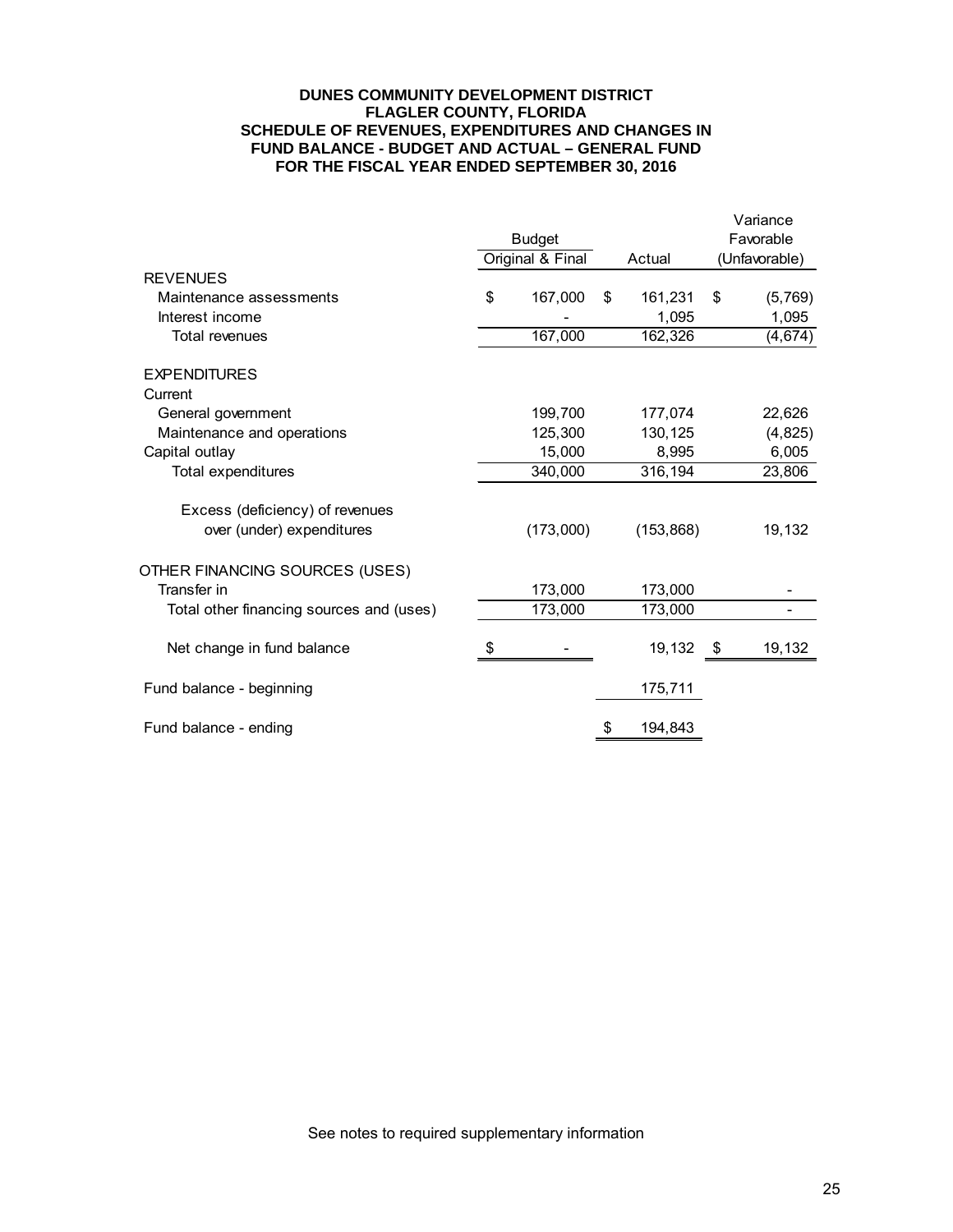## **DUNES COMMUNITY DEVELOPMENT DISTRICT FLAGLER COUNTY, FLORIDA NOTES TO REQUIRED SUPPLEMENTARY INFORMATION**

The District is required to establish a budgetary system and an approved Annual Budget for the General Fund. The District's budgeting process is based on estimates of cash receipts and cash expenditures which are approved by the Board. The budget approximates a basis consistent with accounting principles generally accepted in the United States of America (generally accepted accounting principles).

The legal level of budgetary control, the level at which expenditures may not exceed budget, is in the aggregate. Any budget amendments that increase the aggregate budgeted appropriations must be approved by the Board of Supervisors. Actual general fund expenditures did not exceed appropriations for the fiscal year ended September 30, 2016.

Actual general fund expenditures for the fiscal year ended September 30, 2016 were less than appropriations due primarily to anticipated costs which were not incurred.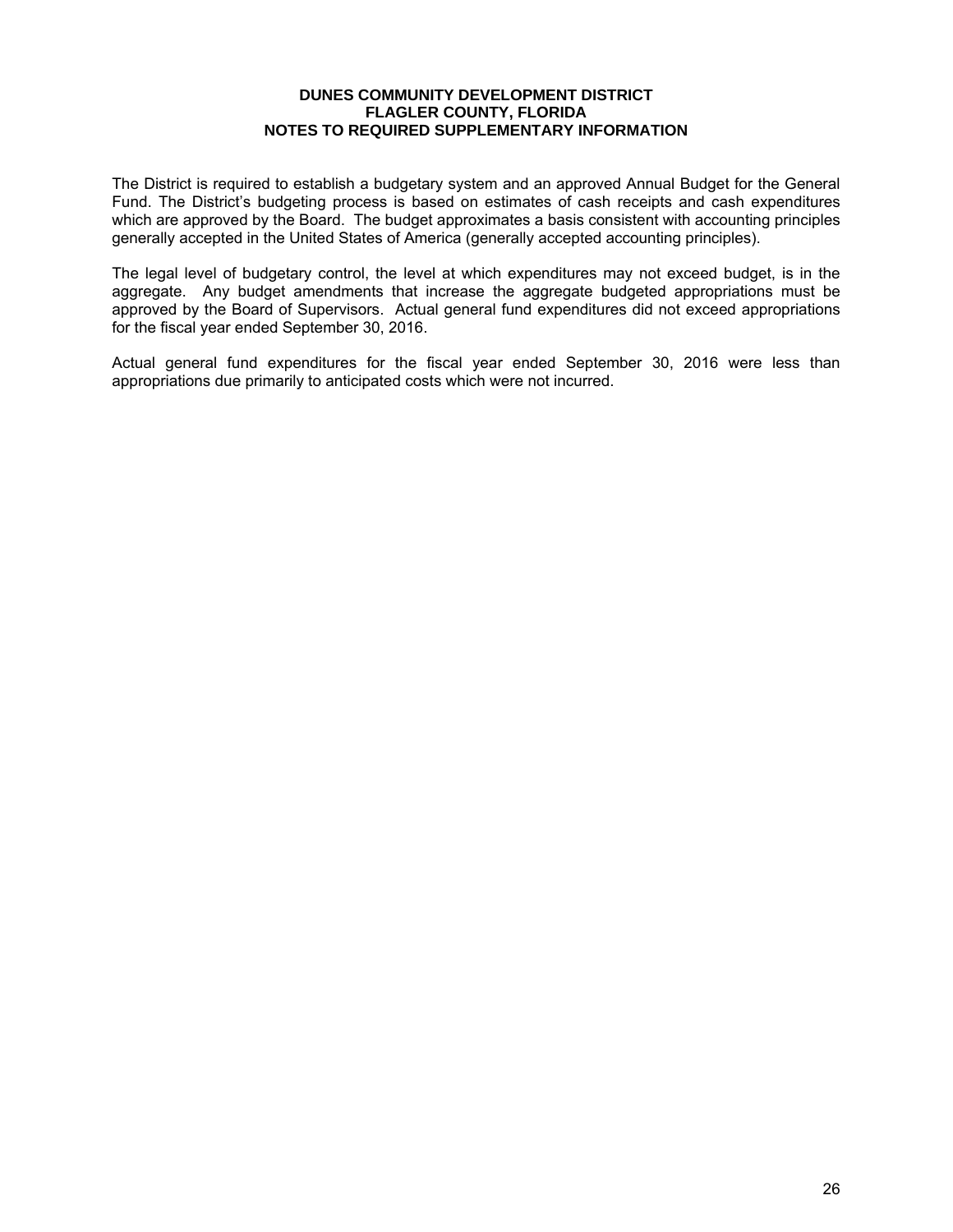

 2700 North Military Trail ▪ Suite 350 Boca Raton, Florida 33431 (561) 994-9299 ▪ (800) 299-4728 Fax (561) 994-5823 www.graucpa.com

## **INDEPENDENT AUDITOR'S REPORT ON INTERNAL CONTROL OVER FINANCIAL REPORTING AND ON COMPLIANCE AND OTHER MATTERS BASED ON AN AUDIT OF FINANCIAL STATEMENTS PERFORMED IN ACCORDANCE WITH**  *GOVERNMENT AUDITING STANDARDS*

To the Board of Supervisors Dunes Community Development District Flagler County, Florida

We have audited, in accordance with the auditing standards generally accepted in the United States of America and the standards applicable to financial audits contained in *Government Auditing Standards* issued by the Comptroller General of the United States, the financial statements of the governmental activities, business type activities and each major fund of Dunes Community Development District, Flagler County, Florida ("District") as of and for the fiscal year ended September 30, 2016, and the related notes to the financial statements, which collectively comprise the District's basic financial statements, and have issued our opinion thereon dated January 25, 2017.

## **Internal Control Over Financial Reporting**

In planning and performing our audit of the financial statements, we considered the District's internal control over financial reporting (internal control) to determine the audit procedures that are appropriate in the circumstances for the purpose of expressing our opinions on the financial statements, but not for the purpose of expressing an opinion on the effectiveness of the District's internal control. Accordingly, we do not express an opinion on the effectiveness of the District's internal control.

A *deficiency in internal control* exists when the design or operation of a control does not allow management or employees, in the normal course of performing their assigned functions, to prevent, or detect and correct misstatements on a timely basis. A *material weakness* is a deficiency, or a combination of deficiencies, in internal control, such that there is a reasonable possibility that a material misstatement of the entity's financial statements will not be prevented, or detected and corrected on a timely basis. A *significant deficiency* is a deficiency, or a combination of deficiencies, in internal control that is less severe than a material weakness, yet important enough to merit attention by those charged with governance.

Our consideration of internal control was for the limited purpose described in the first paragraph of this section and was not designed to identify all deficiencies in internal control that might be material weaknesses or, significant deficiencies. Given these limitations, during our audit we did not identify any deficiencies in internal control that we consider to be material weaknesses. However, material weaknesses may exist that have not been identified.

## **Compliance and Other Matters**

As part of obtaining reasonable assurance about whether the District's financial statements are free from material misstatement, we performed tests of its compliance with certain provisions of laws, regulations, contracts, and agreements, noncompliance with which could have a direct and material effect on the determination of financial statement amounts. However, providing an opinion on compliance with those provisions was not an objective of our audit, and accordingly, we do not express such an opinion. The results of our tests disclosed no instances of noncompliance or other matters that are required to be reported under *Government Auditing Standards*.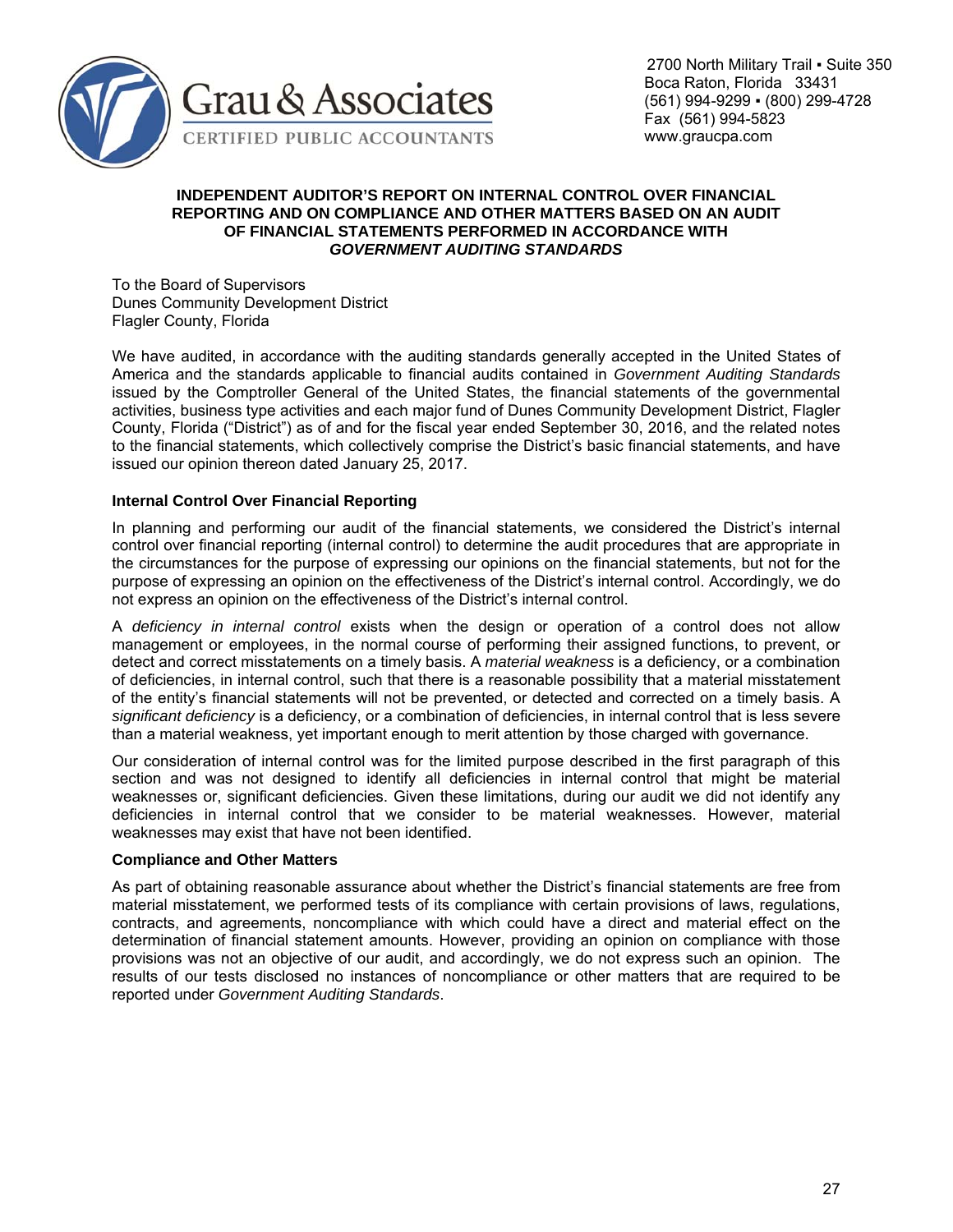# **Purpose of this Report**

The purpose of this report is solely to describe the scope of our testing of internal control and compliance and the results of that testing, and not to provide an opinion on the effectiveness of the entity's internal control or on compliance. This report is an integral part of an audit performed in accordance with *Government Auditing Standards* in considering the entity's internal control and compliance. Accordingly, this communication is not suitable for any other purpose.

Der d Desountes

January 25, 2017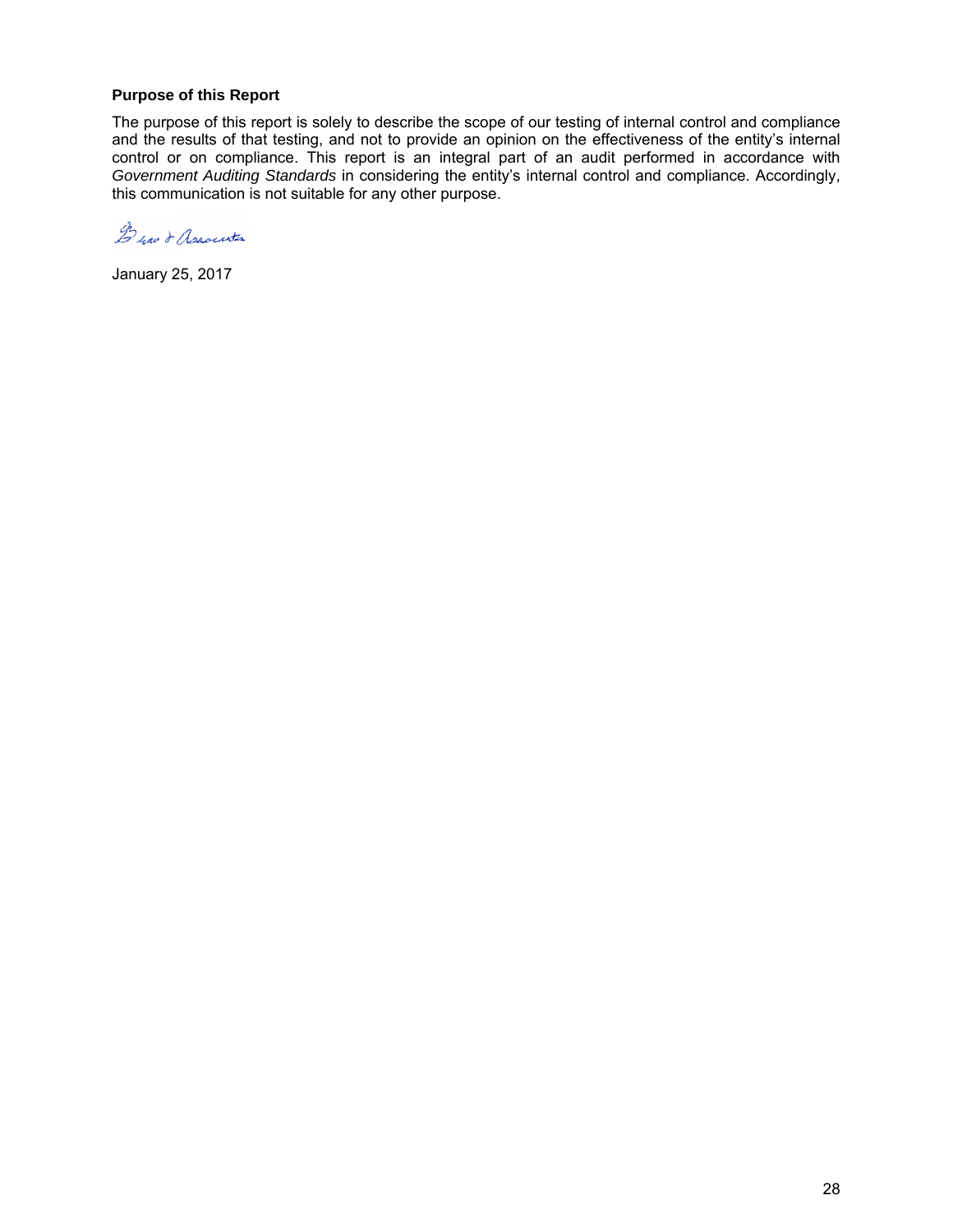

 2700 North Military Trail ▪ Suite 350 Boca Raton, Florida 33431 (561) 994-9299 ▪ (800) 299-4728 Fax (561) 994-5823 www.graucpa.com

## **INDEPENDENT AUDITOR'S REPORT ON COMPLIANCE WITH THE REQUIREMENTS OF SECTION 218.415, FLORIDA STATUTES, REQUIRED BY RULE 10.556(10) OF THE AUDITOR GENERAL OF THE STATE OF FLORIDA**

To the Board of Supervisors Dunes Community Development District Flagler County, Florida

We have examined Dunes Community Development District, Flagler County, Florida's ("District") compliance with the requirements of Section 218.415, Florida Statutes, in accordance with Rule 10.556(10) of the Auditor General of the state of Florida during the fiscal year ended September 30, 2016. Management is responsible for District's compliance with those requirements. Our responsibility is to express an opinion on District's compliance based on our examination.

Our examination was conducted in accordance with attestation standards established by the American Institute of Certified Public Accountants and, accordingly, included examining, on a test basis, evidence about District's compliance with those requirements and performing such other procedures as we considered necessary in the circumstances. We believe that our examination provides a reasonable basis for our opinion. Our examination does not provide a legal determination on District's compliance with specified requirements.

In our opinion, the District complied, in all material respects, with the aforementioned requirements for the fiscal year ended September 30, 2016.

This report is intended solely for the information and use of the Legislative Auditing Committee, members of the Florida Senate and the Florida House of Representatives, the Florida Auditor General, management, and the Board of Supervisors of Dunes Community Development District, Flagler County, Florida and is not intended to be and should not be used by anyone other than these specified parties.

D you & Association

January 25, 2017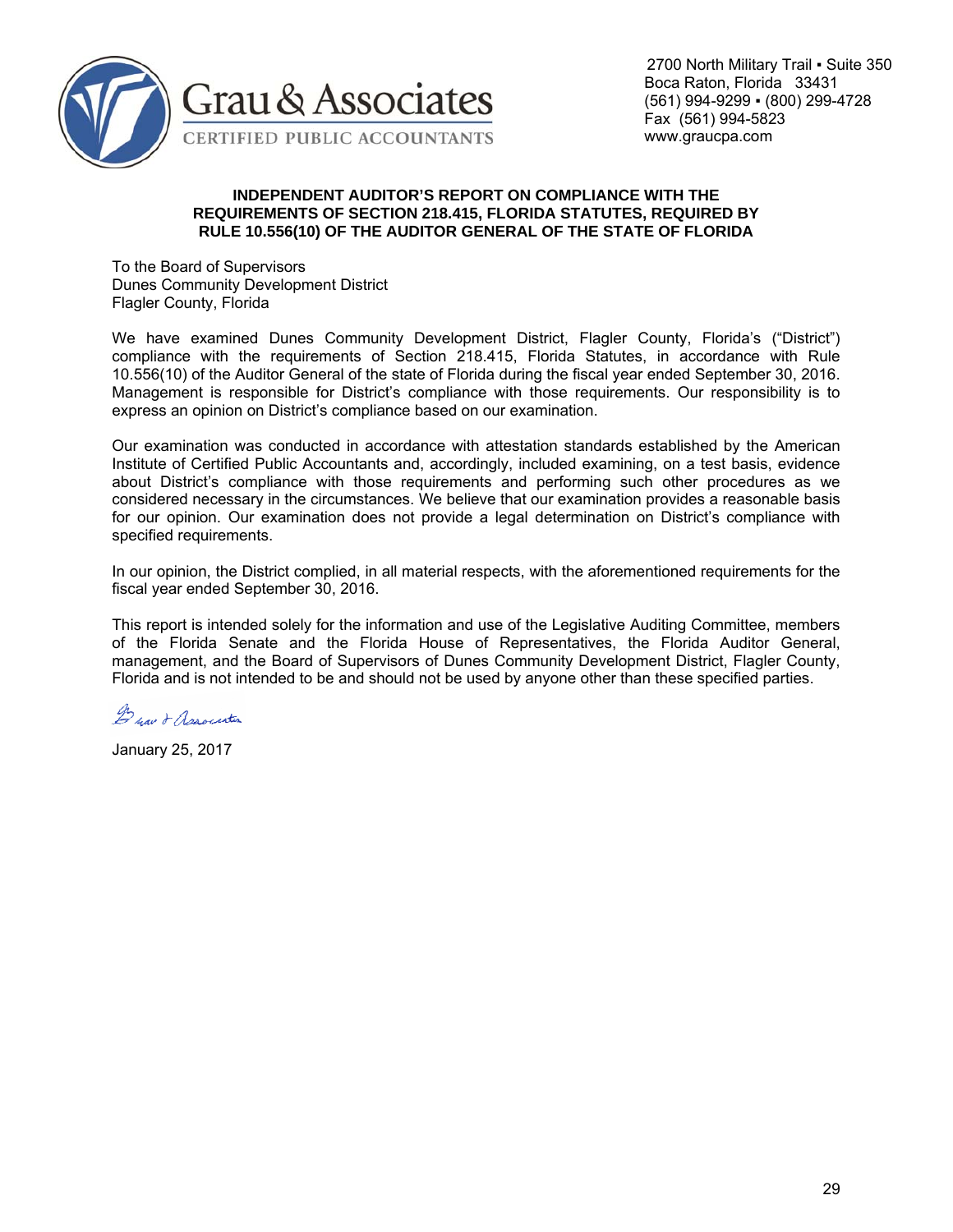

 2700 North Military Trail ▪ Suite 350 Boca Raton, Florida 33431 (561) 994-9299 ▪ (800) 299-4728 Fax (561) 994-5823 www.graucpa.com

# **MANAGEMENT LETTER PURSUANT TO THE RULES OF THE AUDITOR GENERAL OF THE STATE OF FLORIDA**

To the Board of Supervisors Dunes Community Development District Flagler County, Florida

## **Report on the Financial Statements**

We have audited the accompanying basic financial statements of Dunes Community Development District ("District") as of and for the fiscal year ended September 30, 2016, and have issued our report thereon dated January 25, 2017.

## **Auditor's Responsibility**

We conducted our audit in accordance with auditing standards generally accepted in the United States of America; the standards applicable to financial audits contained in G*overnment Auditing Standards,* issued by the Comptroller General of the United States; and Chapter 10.550, Rules of the Auditor General.

## **Other Reports and Schedule**

We have issued our Independent Auditor's Report on Internal Control over Financial Reporting and Compliance and Other Matters based on an audit of the financial statements performed in accordance with *Government Auditing Standards;* and Independent Accountant's Report on an examination conducted in accordance with *AICPA Professional Standards*, Section 601, regarding compliance requirements in accordance with Chapter 10.550, Rules of the Auditor General. Disclosures in those reports, which are dated January 25, 2017, should be considered in conjunction with this management letter.

## **Purpose of this Letter**

The purpose of this letter is to comment on those matters described in Rule 10.550 as required by the Rules of the Auditor General of the state of Florida. Accordingly, in connection with our audit of the financial statements of the District, as described in the first paragraph, we report the following:

- **I. Current year findings and recommendations.**
- **II. Status of prior year findings and recommendations.**
- **III. Compliance with the Provisions of the Auditor General of the state of Florida.**

Our management letter is intended solely for the information and use of the Legislative Auditing Committee, members of the Florida Senate and the Florida House of Representatives, the Florida Auditor General, Federal and other granting agencies, as applicable, management, and the Board of Supervisors of Dunes Community Development District, Flagler County, Florida and the Auditor General of the State of Florida and is not intended to be and should not be used by anyone other than these specified parties.

We wish to thank Dunes Community Development District, Flagler County, Florida and the personnel associated with it, for the opportunity to be of service to them in this endeavor as well as future engagements and the courtesies extended to us.

Dear & Association

January 25, 2017